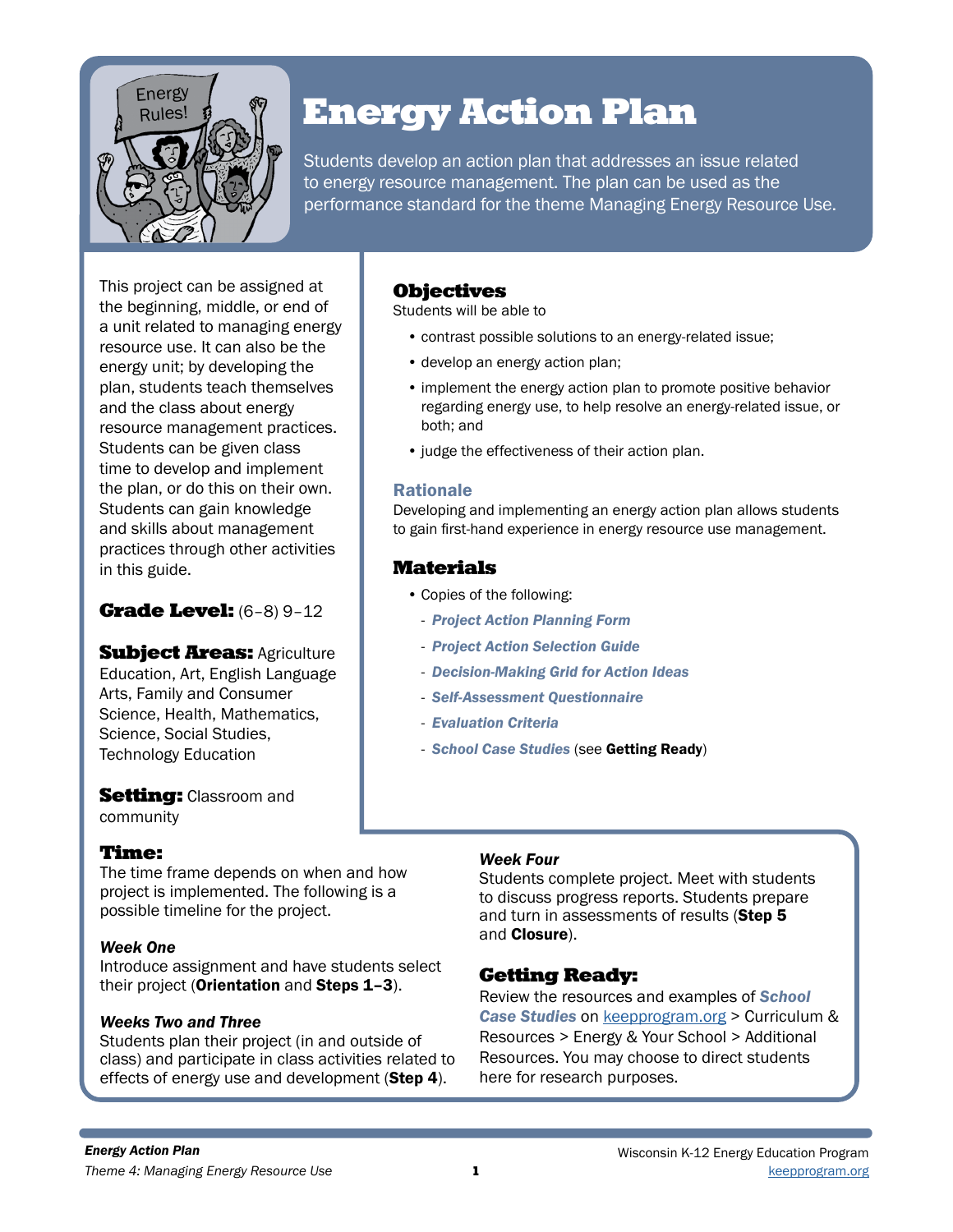### Background

Through media and education, students are introduced to a variety of topics related to energy resource development and use. Some of these topics or effects are positive (sanitary living conditions, convenient lifestyles) while some are negative (air pollution, resource depletion). Sometimes negative effects seem overwhelming and many students think there is nothing they can do to lessen them. Students become empowered when they learn strategies that enable them to make positive contributions. As a result of investigating a school's energy use, students may identify strategies or actions they can take to make their school more efficient.

People have a variety of reasons for deciding to take action regarding effects of energy resource development and use. Beliefs, values, and attitudes are strong motivators. Seeing that other people are doing something to make positive contributions or knowing that they will benefit after taking action also promotes people to become involved. Students and teachers gain positive experiences from participating in action projects as well (see *Benefits for Students and Teachers*).

Action projects can be designed to promote positive effects of energy resource development or use or to help improve negative effects. People can become involved in managing energy resources or taking actions in a variety of ways. Six common citizen action strategies include education, persuasion, economic action, political action, ecomanagement, and legal action (see *Action Strategies*). Student projects can utilize one or a combination of these approaches.

When students are contemplating a project, they should establish a goal and determine objectives. The goal is the purpose or intent of the project. Objectives are specific and achievable tasks related to accomplishing the goal. The specific steps to accomplishing the objectives are the methods. An example of a goal is: "To educate people about energy-related air pollution issues." One objective is to survey people to find out their current attitudes and beliefs. Setting timelines and formulating a budget are intrinsic components of a project.

After thoroughly researching their school's energy use and deciding on an action strategy, students will still need to consider several factors before beginning a project. An action analysis criterion can be organized into a checklist to determine if action is warranted and appropriate (see

### *Decision-Making Grid for Action Ideas*).

Educators should be aware of considerations and needs unique to their school and community and include these criteria in the checklist.

- Is the project relevant to the objectives of the class?
- •Does the project comply with policies of the school system or organization?
- •How does the project fit into the curriculum?
- •What are the interdisciplinary connections?
- •Will student motivation and ownership be generated?
- Will the project include a diversity of learning techniques?

When action projects are conducted in a school setting, purposeful learning must occur. The decision to become involved should come from the students. They may need guidance to determine if the project is within their capabilities (see *Some Tips to Keep in Mind*).

Through action projects, students gain firsthand experiences and learn they can make contributions to energy resource management. Even if the outcome of the project is not successful, meaningful learning occurs. Throughout the planning and implementation of an action project, people learn about themselves, their colleagues, the environment, society, and how all these elements work together to create change and form our futures. Having students participate in energy action projects provides them with the opportunity to secure energy resources for their own needs today as well as for tomorrow.

### Procedure

#### **Orientation**

Prior to this activity students may want to investigate an effect related to energy resource development and use (see the activity "Energy Investigations for School Buildings").

Share one of the *School Case Studies* from the KEEP Website (see Getting Ready). The following questions can be used to orient students to the elements involved in conducting an action project.

- •What type of actions did they undertake?
- •What motivated the individual or group to take these actions?
- •What barriers and challenges did they face?
- •How did they overcome these barriers?
- •Do you know stories about people who faced a similar challenge?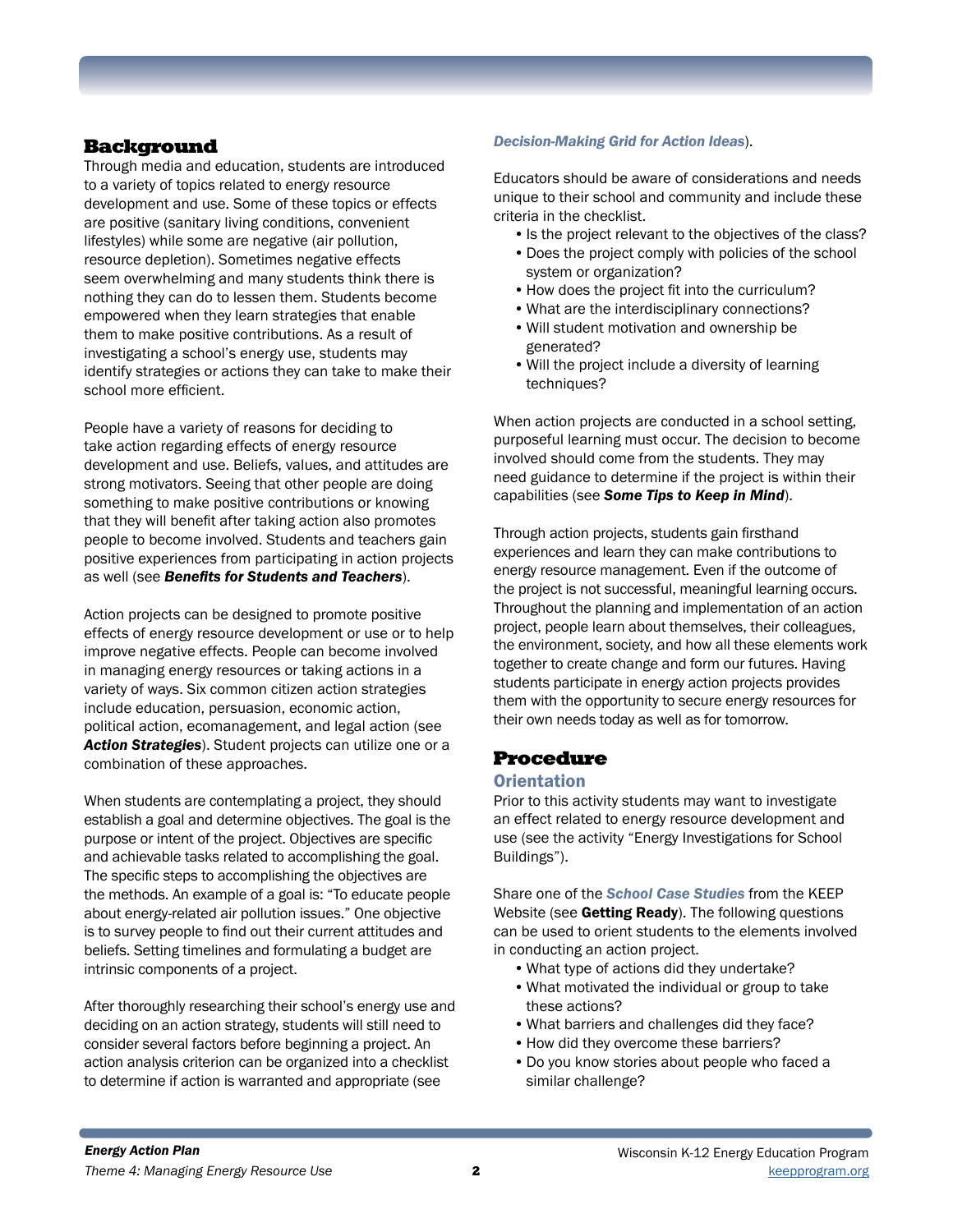### **Steps**

1. *Divide the class into cooperative working groups of three or four*. Ascertain their interest in taking action relating to an effect of energy resource development and use.

Share the rationale behind taking action (see Background). Inform students that actions can be taken to support positive effects or try to improve negative effects. NOTE: This project can be done individually or by the whole class.

2. *Have each group identify an issue related to school energy use*. By conducting a school energy audit, other problems or issues may arise (see the activity "Energy Investigations for School Buildings").

It is very important that student interest drive this project. Student concern and involvement in managing an effect of energy resource development and use can be enhanced through research and investigation. If necessary, allow students to change groups to join one that is working on a project that is more interesting to them.

- 3. *Involve students in a discussion of what can be done.* Have students use the *Project Action Selection Guide* to identify a mode of action they'd like to take. See *Action Ideas: Energy Efficiency Measures* for a list of projects that can be undertaken to address many of the energy issues discussed throughout this guide.
- 4. *Provide students with the student activity sheet, Project Action Planning Form*. Discuss the information on this form. Review the procedures required for students to complete their project. Have students outline a list of responsibilities and assign members of their group to complete each task. It may be helpful to classify tasks under different group role titles. Following are several possibilities:
	- Leader or facilitator: directs the group and makes sure tasks are completed
	- Researcher: locates and organizes information needed to complete the project
	- •Planner or engineer: develops strategies for completing the project
	- •Construction worker: builds, conducts, or takes necessary actions to complete the project
	- •Recorder: takes notes or videotapes the group's progress
	- Public relations: communicates with the public,

secures permission to conduct project, presents results of project

Encourage students to contact organizations and local community groups that have information about their intended action project. See the KEEP Website for lists of agencies, organizations, and other resources.

Students should also begin considering how they will monitor the progress of their endeavors. An energy learning log or some other method of documentation is an ideal way for students to record what they have learned and to reflect on their learning (see *Ideas for Monitoring Progress*).

5. *Have students implement their plan. Conduct group meetings and discussions to help students execute the forms, initiate action, and complete their projects.* For long-term projects, arrange for students to submit written or verbal progress reports regularly.

### Closure

When students have completed their projects or taken some kind of action, have them discuss their feelings and experiences. Review the processes students used to monitor their progress. They can fill out the *Self-Assessment Questionnaire* to evaluate their success.

Encourage students to prepare a presentation about their project. They can present results at fairs and civic events. They may also want to develop a videotaped program to share with various community groups.

#### Assessment

#### **Formative**

- Were students able to identify action strategies that addressed an effect of energy resource development and use?
- Did they develop effective criteria that helped them select a feasible strategy of action?
- Did students carefully document their progress, reflecting on the effectiveness of each of their steps?

### **Summative**

- Review and discuss students' responses to the *Self-Assessment Questionnaire* or other means they used for evaluation.
- Have students use an *Energy Learning Log* or some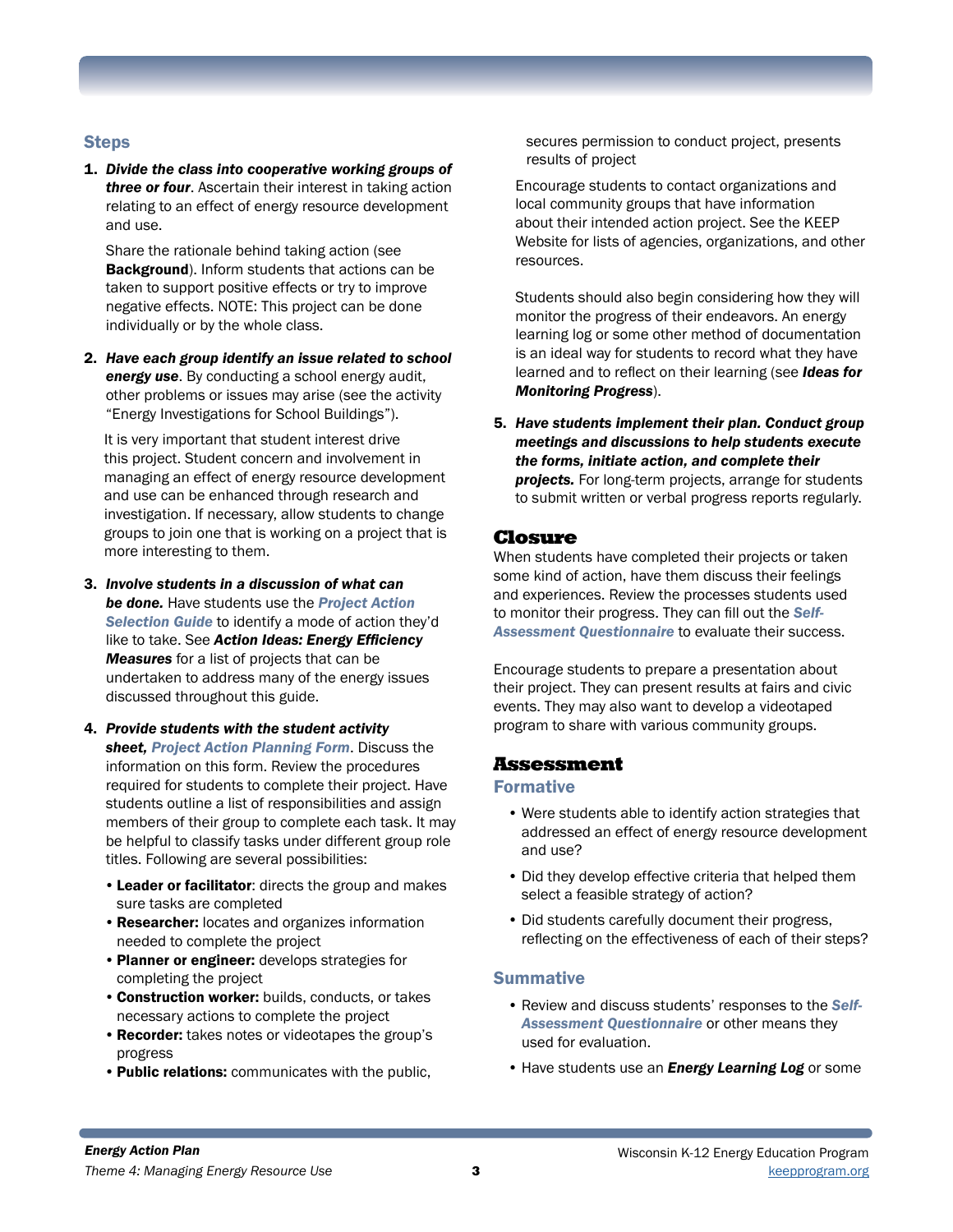other method to document their progress (see *Ideas for Monitoring Progress*). Refer to *Evaluation Criteria* to identify ways to assess student work.

• Monitor how successfully students educated others about their project. You may want to develop or have students develop a simple survey for people to record what they think they learned.

### Credits

Activity adapted from The Watercourse and Western Regional Environmental Education Council (WREEC). "Water Actions" pp. 12–15 in *Project WET*. Bozeman, Mont.: The Watercourse and Western Regional Environmental Education Council (WREEC), 1995. Used with permission. All rights reserved.

*Some Tips to Keep in Mind, Ideas for Monitoring Progress*, and *Self-Assessment Questionnaire* adapted from Western Regional Environmental Education Council. *Project WILD: Taking Action! An Educator's Guide to Involving Students in Environmental Action Projects.* Houston, Tex.: Western Regional Environmental Education Council, 1995.

*Action Strategies* based on Hungerford, Harold R., Ralph A. Litherland, R. Ben Peyton, John M. Ramsey, and Trudi L. Volk, p. 168 in *Investigating and Evaluating Environmental Issues and Actions: Skill Development Program*. Champaign, Ill.: Stipes Publishing, 1996.

*Project Action Planning Form for Teachers and Students*  adapted from Lane, Jennie, and Catherine Rossow. "Sources and Ideas for Special Projects" pp. 225–260 in R. Wilke, editor, *Environmental Education: Teacher Resource Handbook*. Thousand Oaks, Calif.: Corwin Press, Inc. 1997.

### Ideas for Monitoring Progress

- Keep a video or photo log of project highlights. After the project is completed, use the video or photo scrapbook as a springboard for discussions in which students share their feelings about the experience and what they learned.
- Collect memorabilia (articles about the project, newspaper photos, students' own photos, planning schedules, and so on) to create an action project scrapbook that students can sign and write comments in.
- Ask students whether they've changed their thinking or behaviors as a result of the project. Have them write essays describing those changes and what they think prompted them.
- Have students keep a journal to record feelings about the project, its progress, and its setbacks and to keep notes about working with others. After the project, have students share parts of their journals with the group and discuss their feelings.
- Have students evaluate other members of their group, as well as themselves. Before they do, give students pointers on positive, constructive feedback and focus the session on specific points, such as contribution to the project, effort, conflict resolution approach, and so on.
- Have community members who were involved in the project assess student performances. You can develop an assessment form or have students conduct short interviews.

### © 2020 Wisconsin Center for Environmental Education

The Wisconsin K-12 Energy Education Program is supported through funding from



Wisconsin K-12 Energy Education Program (KEEP) **College of Natural Resources University of Wisconsin-Stevens Point** 









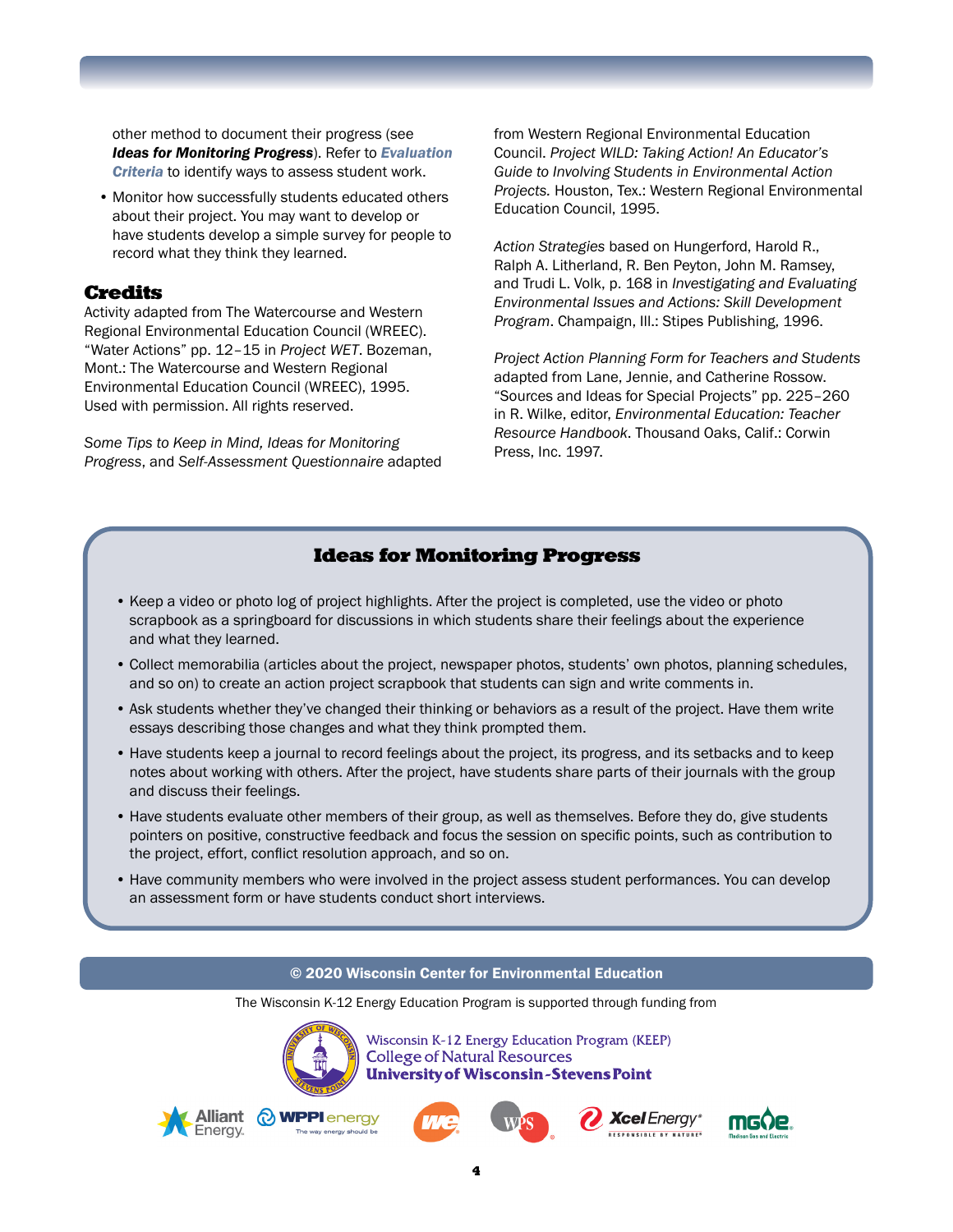# Action Strategies

Education involves teaching or informing others about a topic or issue related to energy resource use and development. Approaches include the following:

- •Developing an energy education unit and presenting it to another class
- •Producing a play that presents information about the topic [for a community group or the school]
- •Writing and printing a newspaper about energy issues, problems, and benefits

**Persuasion** is employed when a person or a group tries to convince people to support a certain course of action. Examples of persuasion action projects include the following:

- •Writing and presenting speeches about energy issues during a school event, such as Earth Day
- •Creating and performing a play intended to encourage people to conserve energy
- •Designing posters and fliers that urge local businesses to start a recycling program in the office
- •Conducting a debate in school about the school's heating fuel choice
- •Writing a letter to the editor of a newspaper promoting renewable energy resources

**Economic Action** involves trying to have an impact on an issue through the marketplace by making a point of purchasing or boycotting a product. Students can also raise money and make a financial contribution to support the resolution of issues. Examples of this approach to citizen action include the following:

- •Conducting a fundraiser that involves designing and selling energy efficient products, such as crafts from recycled materials
- •Refusing to buy products that are overpackaged or have nonrecyclable containers
- •Raising money and donating it to a nonprofit organization that promotes wise energy use
- •Writing a grant or contacting a funding source to support an energy management project

**Political Action** involves encouraging or pressuring elected officials to address an issue.

Examples in this category include the following:

- •Phoning or writing a letter about an energy issue to an elected official
- •Conducting a "get out and vote" campaign to support a candidate who promotes wise energy use
- •Speaking about an energy issue at a public hearing

**Ecomanagement** consists of taking physical action to protect or to improve the environment. Examples include the following:

- Turning off lights when not in use
- •Using alternative means of transportation
- •Reusing paper
- •Reducing the amount of food wasted during meals

Legal Action pertains to promoting change in agencies, the government, and organizations through legislation or the judicial system. Generally, students will not utilize this approach because it involves activities such as bill writing or civil action suits. However, through the education action strategies, students can learn how legal actions helped form many of the laws and regulations governing use of our energy resources.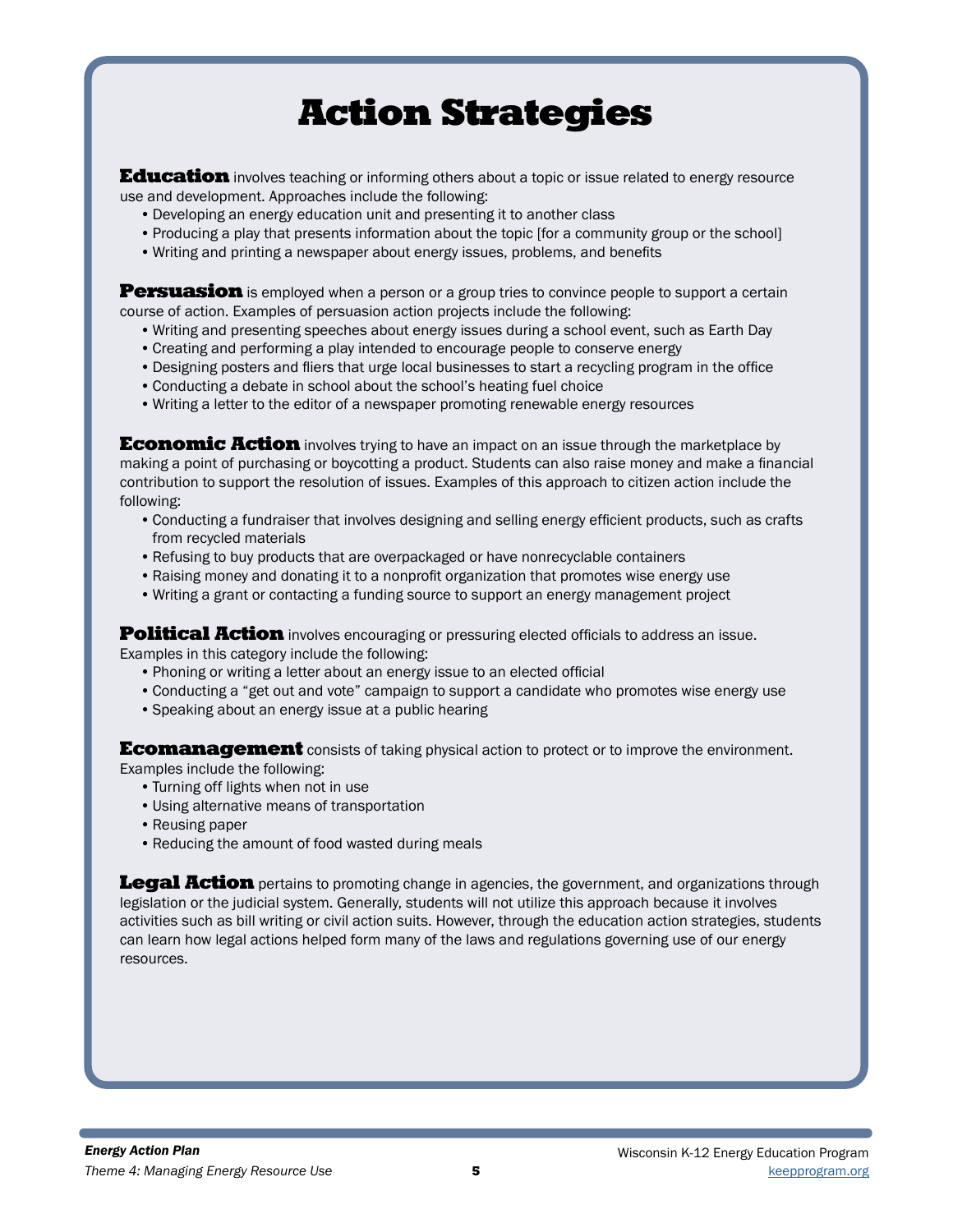# Some Tips to Keep in Mind

### Encourage Student Ownership and Initiative

The more your students are involved in the project, the more they'll get out of it. To the extent possible, allow them to make their own decisions (which issue to focus on, how to conduct the project, and how to share results). Of course, you will be involved in decisions by (among other things) helping students evaluate the pros and cons of each choice. You can gauge how much direction makes the most sense, but, ultimately, the students should feel as though they're charting their own course.

### Encourage Parents and Other Community Members to Become Involved with the Project

Conflict can sometimes surface when students interact with community members and parents who don't agree with a specific activity or who don't feel that action projects are an appropriate educational approach. In many cases, you can diffuse this response by discussing projects with parents and community members beforehand and by explaining how action projects enhance educational goals.

### Keep Your Opinions in Perspective

We all have our own ideas, beliefs, and opinions about issues. Part of being an effective educator is allowing everyone to openly express opinions, no matter how different they may be from our own. Many educators recommend that teachers hold back on sharing their opinions so students have a chance to discuss the issues, to research material, and to form their own ideas about how they feel. It is also critical for educators to keep students on track and focused on the facts. Emotionally charged debate and hotly contested points of view can obscure the real facts and divert students' attention from the issue under scrutiny.

### Encourage Student Cooperation, Compromise, and Understanding

Have your students work in small groups as much as possible. Besides the well-documented educational benefits of cooperative learning, group work offers a taste of real-life problem solving. Point out that finding solutions to issues is rarely a solitary endeavor. Teams of people—scientists, politicians, concerned citizens often arrive at a plan of action together. Ideally, each person brings his or her own perspectives and talents to the process, and the results reflect the strengths of those human resources. Multiple perspectives encourage thoughtful debate, boost critical thinking skills, and allow students to make informed choices especially if opinions are accompanied by reliable information.

### Help Students Evaluate Their Methods and Change Their Plans If Necessary

Being able to adapt—or even totally change directions if something isn't working—is a plus when it comes to solving problems. From time to time over the course of a project, have the students step back, assess the overall scheme, and evaluate their methods. Ask if they think things are running as smoothly as they expected. If they think there's room for improvement, ask what might be done to adjust the situation. In some cases, problem-solving teams can brainstorm ways to deal with the snags and setbacks encountered along the way. Encourage specific methods for evaluating success as the project develops. Students might keep journals and record what they think is going well and what seems to need change. They can also survey community members to get reactions to the project's plan and progress. Likewise, periodic checkups for reactions from colleagues, teachers, or other students can be valuable.

### Help Students Appreciate the Value of Their Work

It's important for students to know that their project, no matter how small, is significant. Too often all of us feel that there's nothing we can do to solve a problem, or that whatever we can do isn't enough. Assure youngsters that every action counts. Even if the students' actions don't seem to have much effect right away, the long-term results can be very important. For example, if a project designed to help consumers choose environmentally friendly products fails to make big changes in consumer purchases, students will have learned a lot about the issue and raised public attention—perhaps they will have inspired others to take up the cause.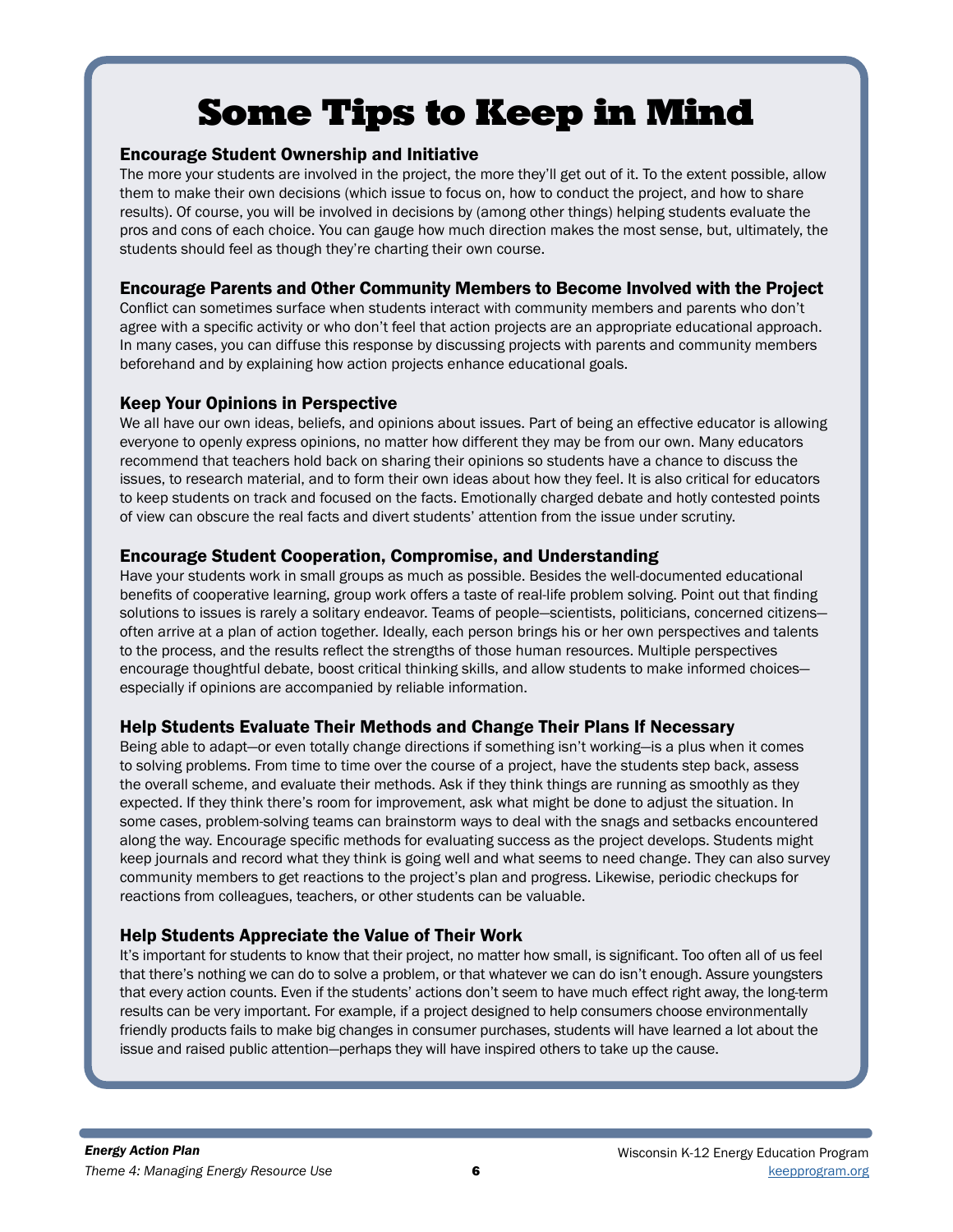## Benefits for Students and Teachers

What are the reasons for conducting action projects in the classroom? When teachers are given time to consider this question, they have a lot to say. Here is what one group of teachers came up with during a workshop on teaching environmental issues.

### Benefits for Students

- •Young people have concerns about their community, and it is important to respond to their concerns and support them. Investigating actual problems and making an effort to improve those situations engages students and motivates them. The process makes learning relevant to their lives.
- •Going through a process of investigation and action can instill optimism, rather than despair about the future. Students should understand the seriousness of energy-related problems but also develop a sense of hope and commitment to change.
- •Considering energy-related issues and their solutions requires students to practice and improve skills such as decision making, critical reflection, and problem solving. These skills are particularly important in the context of imperfect or incomplete information. They learn how to apply their skills and knowledge and reconsider their opinions as they build their own world.
- •Studying energy-related issues can empower young people by connecting their daily lives and local community with their classroom studies. Their actions may help them save money, enhance the health and well-being of community members, conserve energy resources, etc.

### Benefits for Teachers

- •Energy issues are making headlines. They can attract and hold students' interest because they are current, relevant, critical issues of the times.
- •Addressing energy issues involves a variety of activities and learning experiences, thus improving the quality of teaching.
- •Involvement in energy action projects develops cooperation and a sense of community among students.
- •Effects of energy resource development and use provide a context for interdisciplinary learning.
- •A systematic approach to exploring, analyzing, and solving problems addresses learning objectives that are central to education reform.
- •The urgency of environmental deterioration demands that we incorporate environmental issues into the classroom experience.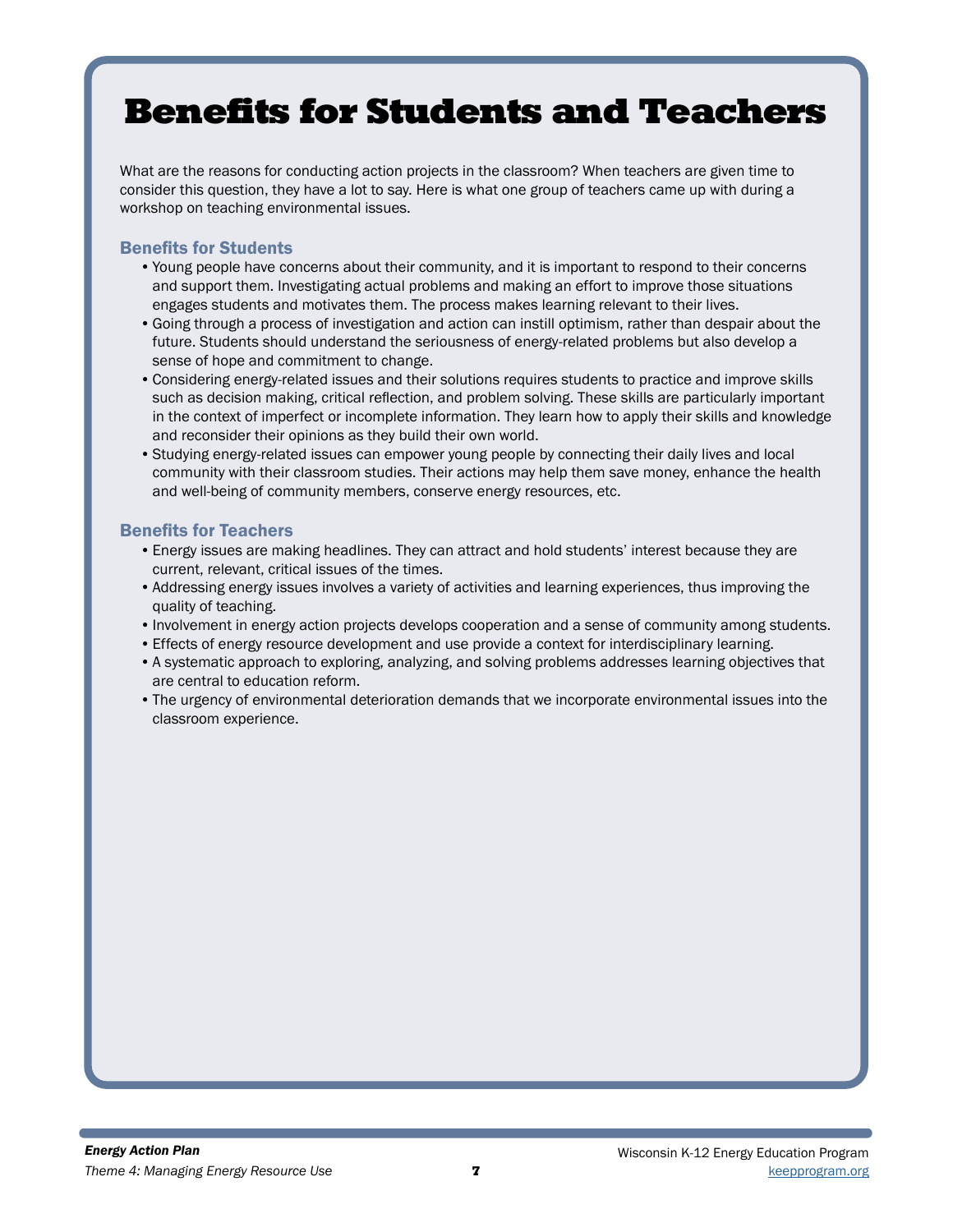## Energy Learning Log

Energy Learning Logs are similar to portfolios and are used for projects within the performance standard activities. Use an Energy Learning Log throughout the entire developmental process of students' learning about energy. An Energy Learning Log can be of any type, such as an accordion folder, a spiral or loose-leaf notebook, etc. Invite students to personalize the outside of their logs with drawn or cut-and-pasted illustrations relating to energy.

### Energy Learning Logs Can Be Used…

### …as a Vehicle for Pre-assessment

Prior to any instruction on energy, invite students to write about energy for 15 minutes or so. Emphasize that this is not a formal writing task. They should write down anything that comes to mind, keeping their pen or pencil to the paper at all times. If their mind is blank, suggest they write the word energy over and over again until they think of something related to energy, or they can write about why they can't think of anything related to energy. After students are done writing, ask them to summarize what they wrote by writing down three statements that they think they know about energy, and three questions that they have about energy. These questions can be discussed as a class, shared with the teacher on an individual basis, or kept private. At the end of the energy unit, have students revisit these questions and statements and answer or rewrite them as needed.

### …to Help Organize and Plan a Project

After students have been introduced to the purpose of a project, encourage them to use the Energy Learning Log as a planning and organizing tool. They can outline their objectives and identify what they need to acquire. The log can be used to collect background information and reference materials such as journal articles and interview results. This is one reason why a large three-ring binder or accordion folder serves as a good log.

The system students use to organize the information they collect provides insights into their thought processes. Have students construct outlines or concept maps that diagram their arrangements. This allows you a good opportunity to evaluate their work in progress. Assist them by identifying new categories or suggesting ways they can narrow their scope.

### …as a Reflective Tool and to Monitor Progress

Use the Energy Learning Log to link different energy concepts students have learned. When students are learning new concepts, encourage them to refer to previous information.

Allow time at the end of each energy education activity for students to summarize and interpret what they experienced. They should view these writing opportunities as a means to express their personal insights. They are striving to make the energy activity meaningful and to apply it to their own lives. By relating what they have observed in their own words, students will discover gaps that need to be filled, make connections among existing thoughts, and raise questions that require further exploration.

Students may wish to use parts of the log as a diary. They can record their personal reflections, wishes, and frustrations in a special section of the log, in code, or in a separate journal. In some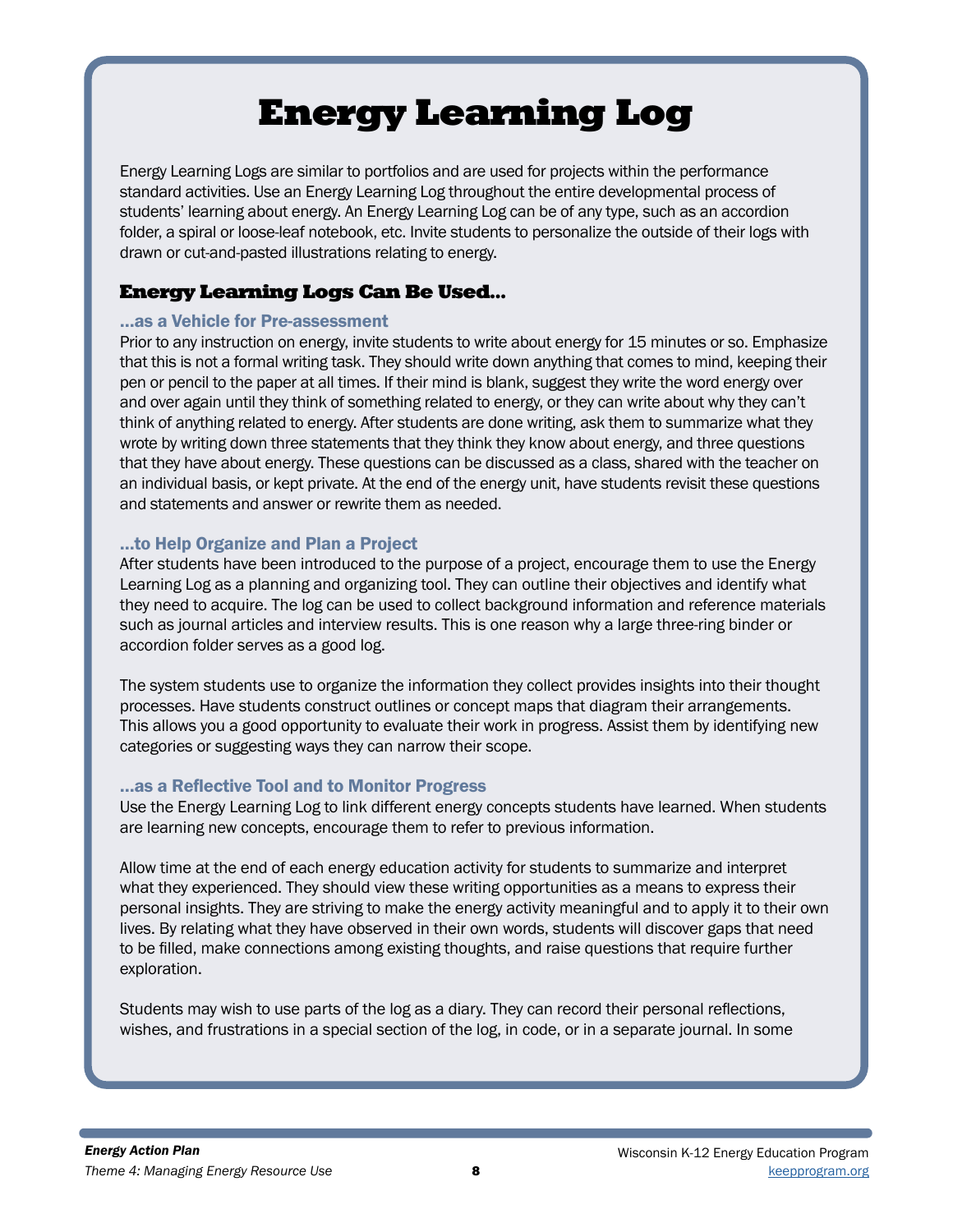## Energy Learning Log

cases, this section will be designated as writing not to be viewed by the teacher.

### …to Report and Evaluate Results

An Energy Learning Log can be used to document the results of a project or activity, or it can be the project. Actual samples of student work can be part of the log. Samples include artwork, videos, poetry, draft writings, calculations, and test results. One strategy involves having students use the log to show what they think is their best work. Reflective questions should accompany this presentation. For example, students can be asked to explain why they think this is their best work, what they did to make the project successful, what they would do differently, and how this applies to their overall development as a current and future energy consumer.

If the log itself is graded, one or more of the following criteria can be used: accuracy of content, creativity, originality, evidence of increased knowledge about energy, thorough expression of attitudes toward energy, completeness, etc. It is best to present these criteria to students before they initiate their log work; then they will know what they should achieve. These criteria can be adapted into a rubric evaluation form (see Converting KEEP's Assessment Ideas into Rubrics).

#### **Resources**

Barrow, Lloyd. "A Portfolio of Learning." *Science and Children* 31, no. 3 (1993):38-39.

Belanoff, Pat, and Marcia Dickson, editors. *Portfolios: Process and Product*. Portsmouth, N.H.: Boynton/

Cook Publishers, Inc., 1991.

Benjamin, Carol Lea. *Writing for Kids*. New York: T. Y. Crowell, 1985.

Cole, Donna J., Charles W. Ryan, and Fran Kick. *Portfolios across the Curriculum and Beyond*. Thousand Oaks, Calif.: Corwin Press, Inc., 1995.

The Watercourse and Western Regional Environmental Education Council. "Water Log" pp. 19–22 in *Project WET Curriculum and Activity Guide*. Bozeman, Mont.: The Watercourse and the Western Regional Environmental Education Council (WREEC), 1995.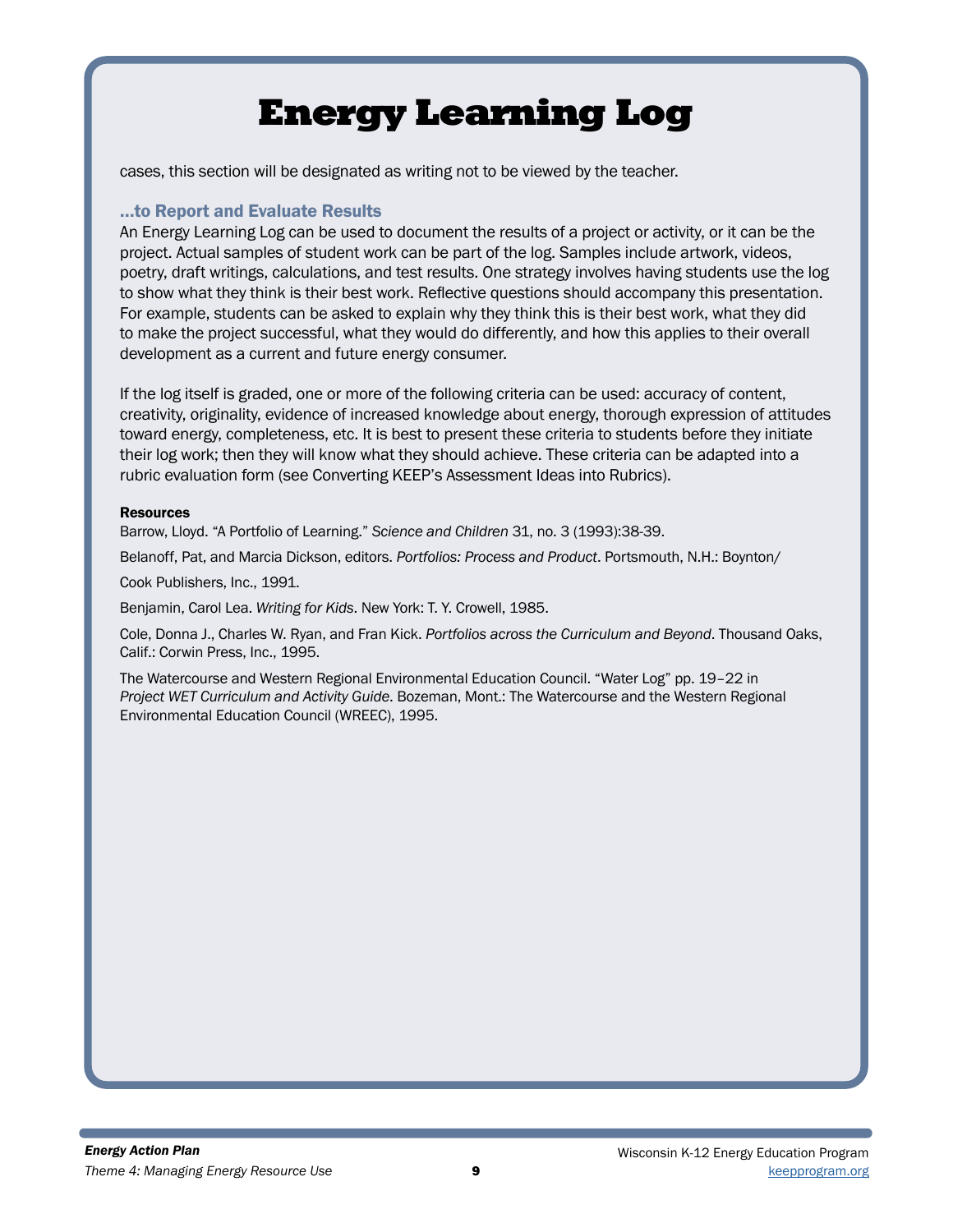# Project Action Planning Form

Title of Project

Group Members' Names **Responsibility** 

Briefly describe your project, its goal, and why it is important.

### Project Objectives

Develop a set of objectives for your project. These objectives should encompass the expected results and accomplishments, what you hope to learn, and any other considerations provided by your teacher.

### Research and Background Information

Has your project been done before? If so, how was it done? What approach worked best?

Make a list of information and/or data you need to gather in order to complete your project. Identify possible sources of information relevant to your project and where you might find them.

Identify any community, state, or national organizations that might provide you with information, materials, or services.

Identify other people such as teachers, administrators, parents, or community members who might help you with your project. Describe how they can help.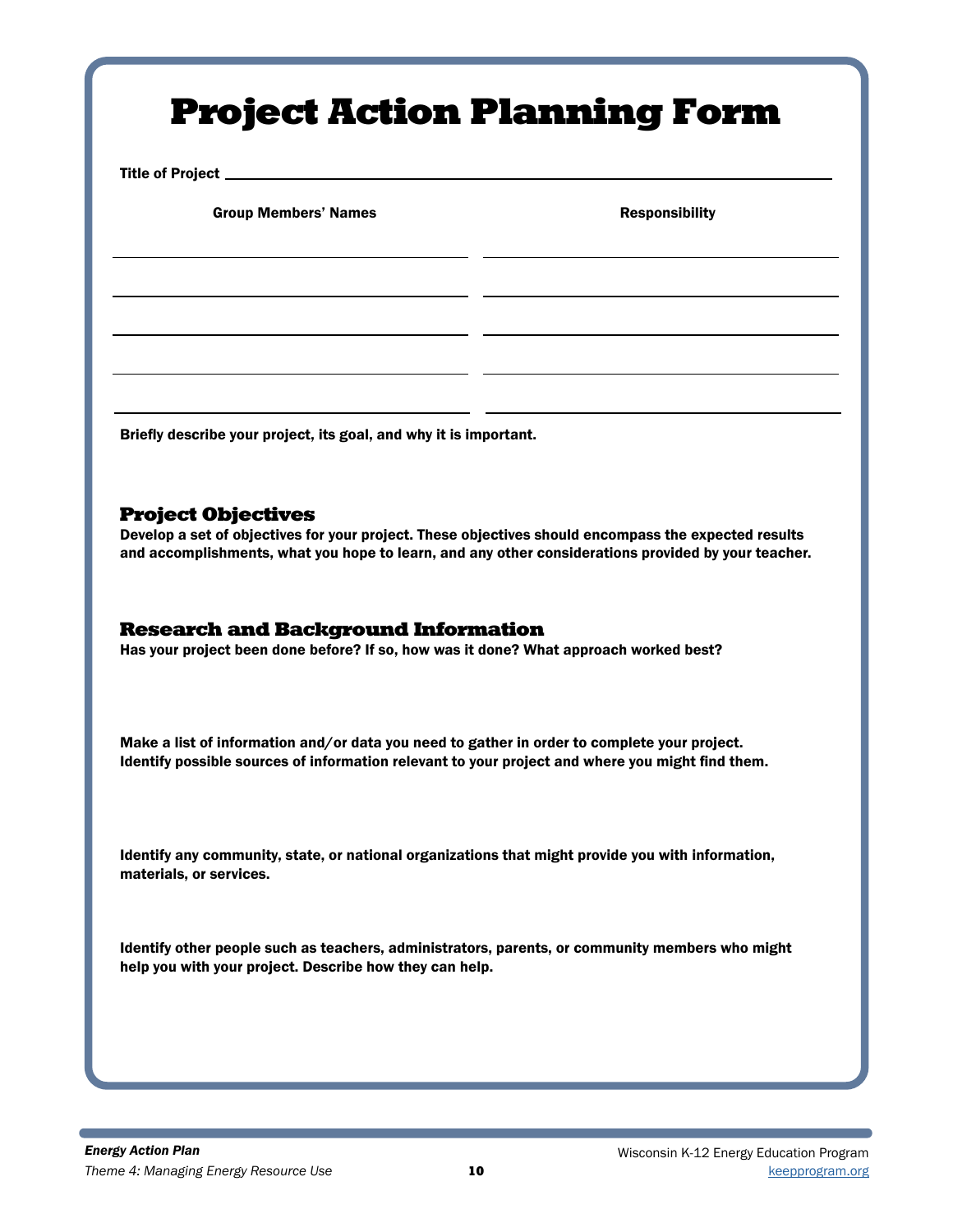# Project Action Planning Form

### Planning

On a separate sheet of paper, create a workable project outline.

- a) Begin by listing all the tasks you will need to do in order to finish your project.
- b) For each task, assign responsibility to someone on your team.
- c) Assign a date by which that task will need to be completed.

Make a list of all the materials and resources you will need to complete your project. Use the project outline to identify materials and resources you will need to accomplish each task.

Determine the costs (if any) of doing your special project. Make a list of ways you can minimize your costs.

Identify any obstacles you may encounter when conducting your project and describe possible ways to resolve them.

### Educating Others

How will you inform others about what you have accomplished? You could write a feature article for a local newspaper or gain attention from a television news program. You may also present a summary of your efforts to another class or at a town or school meeting.

### Other Considerations

What special equipment or arrangements will you need in order to complete your project? How will you obtain them (permissions, transportation, use of computers or telephone, special field equipment, etc.)?

When will you work on your project (during school, after school, in the evening, on weekends)? Are you willing to spend the time you need to complete the project?

How will you keep track of your progress (a journal, photographs, videotape, portfolio, etc.)?

Will your project require long-term follow-up? If so, who will continue your project after you are finished? What long-term maintenance costs are associated with your project?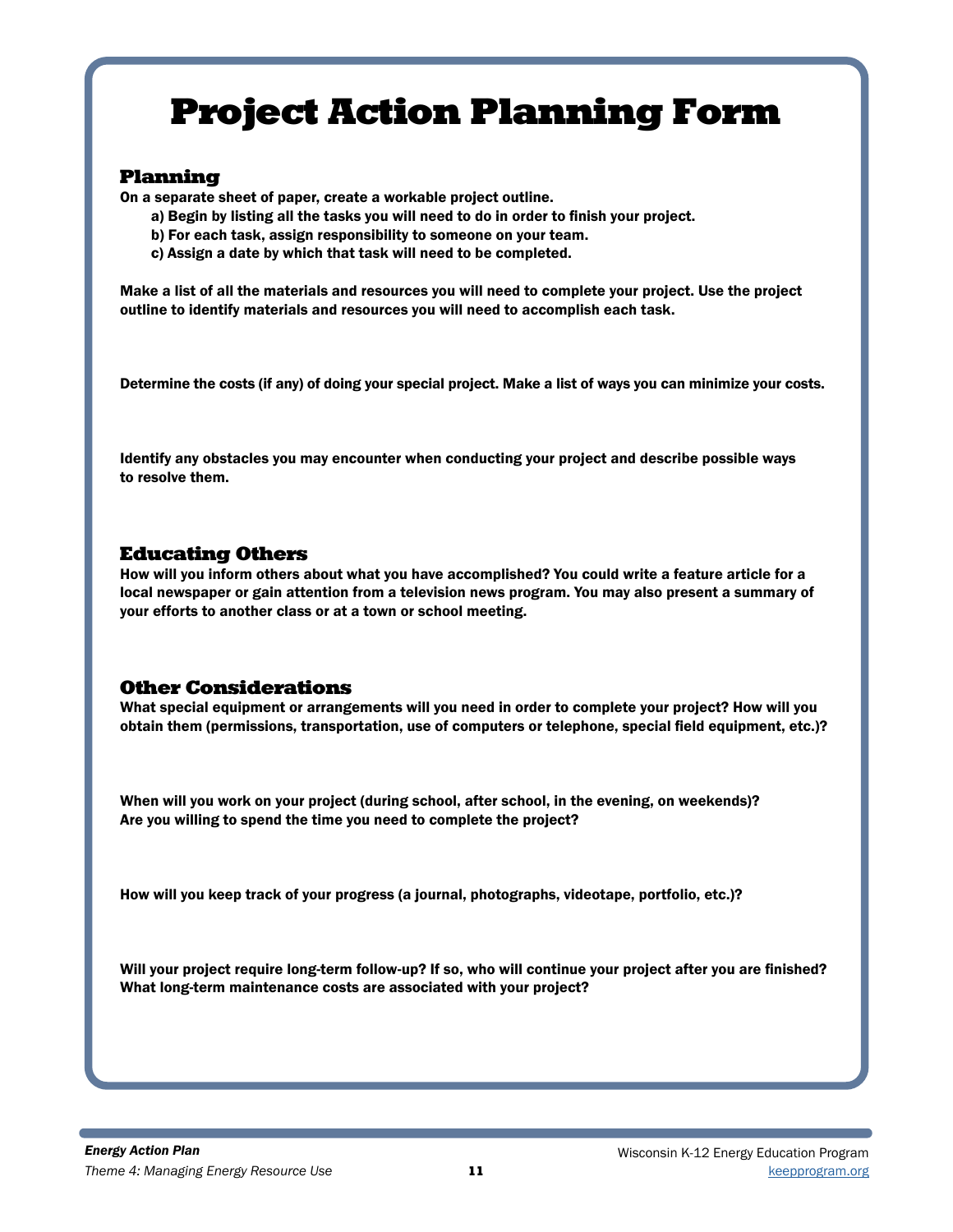|                                                                                                                                                                                                                                                                                                                                                   | <b>Project Action Selection Guide</b>                                                                                                                                                                                 |  |  |  |  |
|---------------------------------------------------------------------------------------------------------------------------------------------------------------------------------------------------------------------------------------------------------------------------------------------------------------------------------------------------|-----------------------------------------------------------------------------------------------------------------------------------------------------------------------------------------------------------------------|--|--|--|--|
| 1. What effect of energy resource development and use will your project address?<br>NOTE: It is best that you conduct an investigation of this topic or issue before doing an action project.<br>An investigation involves researching and analyzing the history and causes of the effect and how it<br>influences our lives and the environment. |                                                                                                                                                                                                                       |  |  |  |  |
| <b>2.</b> Do you plan to support (enhance, promote) or correct (improve, change) the effect?                                                                                                                                                                                                                                                      |                                                                                                                                                                                                                       |  |  |  |  |
| 3. What evidence is there that action is needed?                                                                                                                                                                                                                                                                                                  |                                                                                                                                                                                                                       |  |  |  |  |
| 4. Do you have a good understanding of the beliefs and values of people who will be affected by this<br>project? Summarize their viewpoints.                                                                                                                                                                                                      |                                                                                                                                                                                                                       |  |  |  |  |
| 5. Once you have decided on an effect of energy resource development or use, brainstorm action ideas for<br>conducting a project that addresses this topic or issue. In addition, write down the desired result.                                                                                                                                  |                                                                                                                                                                                                                       |  |  |  |  |
|                                                                                                                                                                                                                                                                                                                                                   |                                                                                                                                                                                                                       |  |  |  |  |
| <b>Action Idea</b>                                                                                                                                                                                                                                                                                                                                | <b>Intended Outcome</b>                                                                                                                                                                                               |  |  |  |  |
|                                                                                                                                                                                                                                                                                                                                                   |                                                                                                                                                                                                                       |  |  |  |  |
|                                                                                                                                                                                                                                                                                                                                                   |                                                                                                                                                                                                                       |  |  |  |  |
|                                                                                                                                                                                                                                                                                                                                                   |                                                                                                                                                                                                                       |  |  |  |  |
| 6. Use the Decision-Making Grid for Action Ideas to evaluate each of the action ideas you listed. Some<br>Which one will most likely be successful?                                                                                                                                                                                               | decision-making criteria are listed, but you may have others you'd like to include. Rule out projects that<br>are unmanageable. Decide which is the most feasible in terms of time, cost, and/or participant support. |  |  |  |  |
|                                                                                                                                                                                                                                                                                                                                                   |                                                                                                                                                                                                                       |  |  |  |  |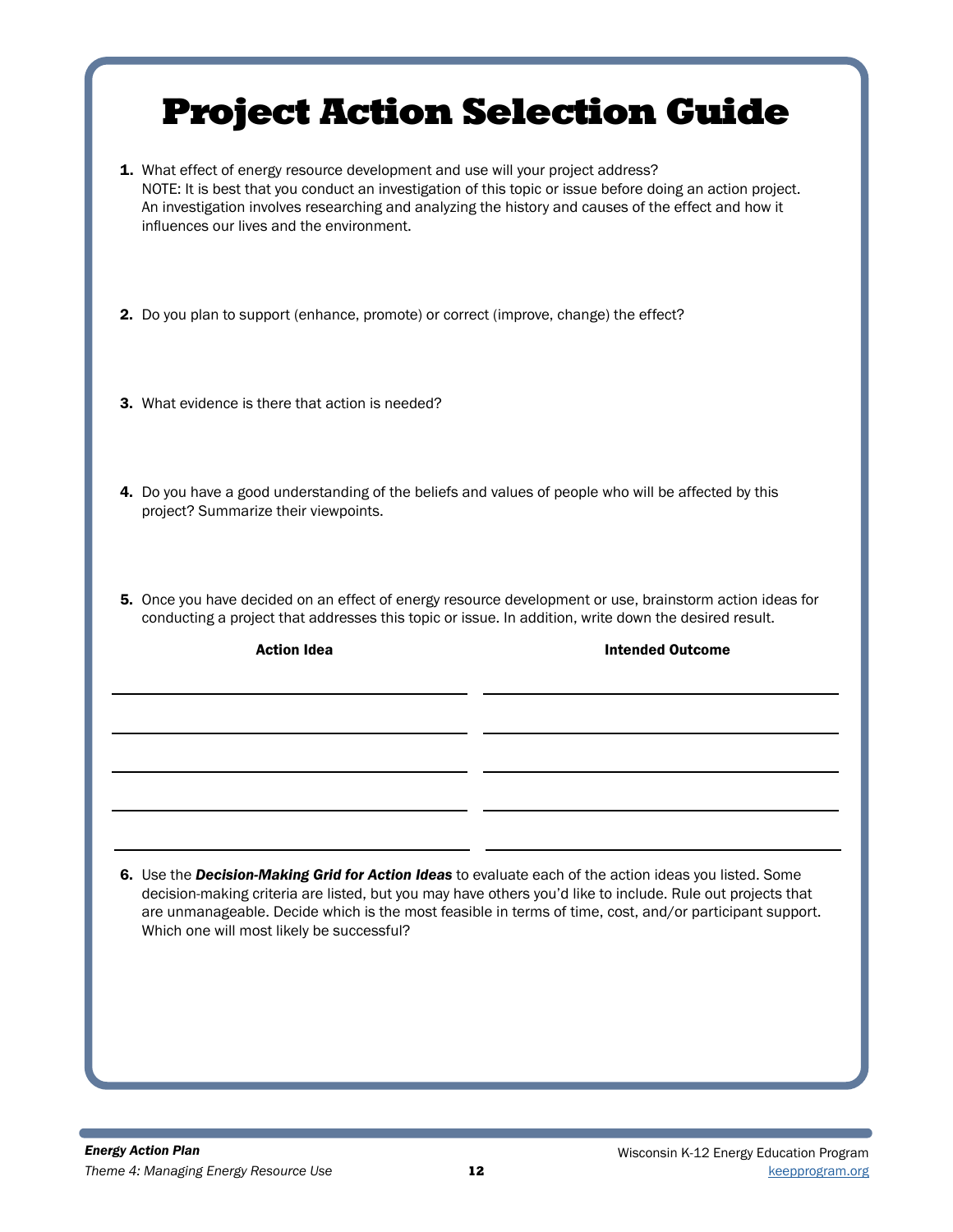| <b>Decision-Making Grid for Action Ideas</b>                                                         |                                                        |  |  |  |  |  |
|------------------------------------------------------------------------------------------------------|--------------------------------------------------------|--|--|--|--|--|
|                                                                                                      | <b>Action Ideas</b><br>(List alternative ideas below.) |  |  |  |  |  |
|                                                                                                      |                                                        |  |  |  |  |  |
| <b>Criteria</b><br>It is safe (it will not<br>endanger the life<br>or health of people<br>involved). |                                                        |  |  |  |  |  |
| It is legal.                                                                                         |                                                        |  |  |  |  |  |
| Your values support<br>this action.                                                                  |                                                        |  |  |  |  |  |
| You have the skills to<br>conduct this idea.                                                         |                                                        |  |  |  |  |  |
| The time needed to<br>conduct this project is<br>reasonable.                                         |                                                        |  |  |  |  |  |
| There are available<br>resources to help<br>complete this project.                                   |                                                        |  |  |  |  |  |
| The cost is worth the<br>benefit                                                                     |                                                        |  |  |  |  |  |
|                                                                                                      |                                                        |  |  |  |  |  |
| Which action idea are you going to choose as a project, and why?                                     |                                                        |  |  |  |  |  |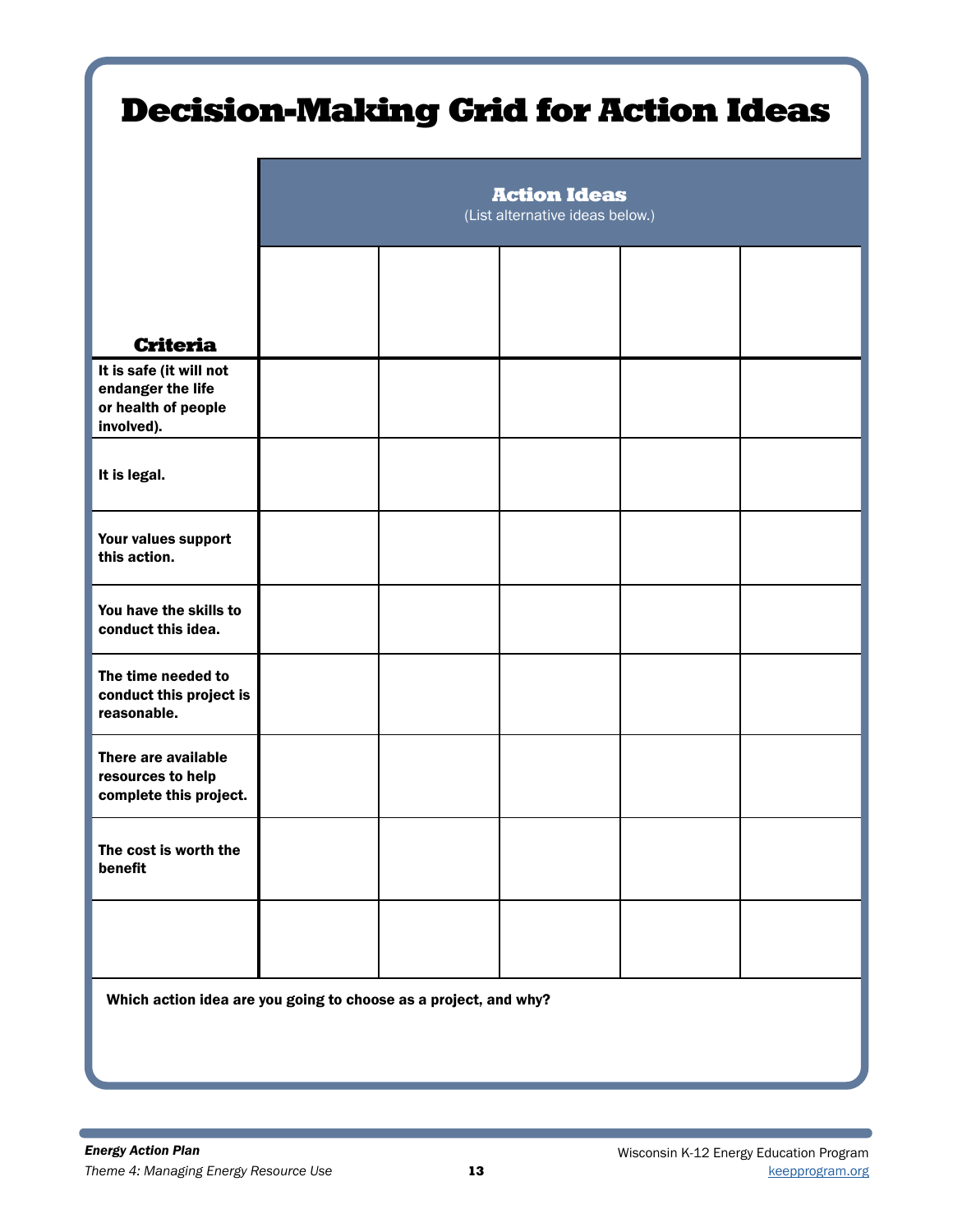## Self-Assessment Questionnaire

- 1. Decide how effectively you met each of your objectives. For objectives you achieved, describe what you learned from the experience. For those you haven't accomplished, will you still try to achieve them? If yes, how? If no, why not?
- 2. What was the most successful part of your project? What was the least successful part?
- 3. Who was influenced or motivated by your actions? Who might those people now influence?
- 4. If you repeated the project, what, if anything, would you do differently and why?
- 5. How do you feel about your involvement in the project?
- 6. Have your feelings and opinions about the issue you worked on changed since you began the project? If so, how? If not, why not?
- 7. What did you learn during this project that you'll be able to apply to other energy use situations that you'd like to change?
- 8. Would you get involved in another energy action project? Why or why not?
- 9. What advice would you give to other students planning an action project?
- 10. Do you think it's important for citizens to volunteer for community service? Why or why not?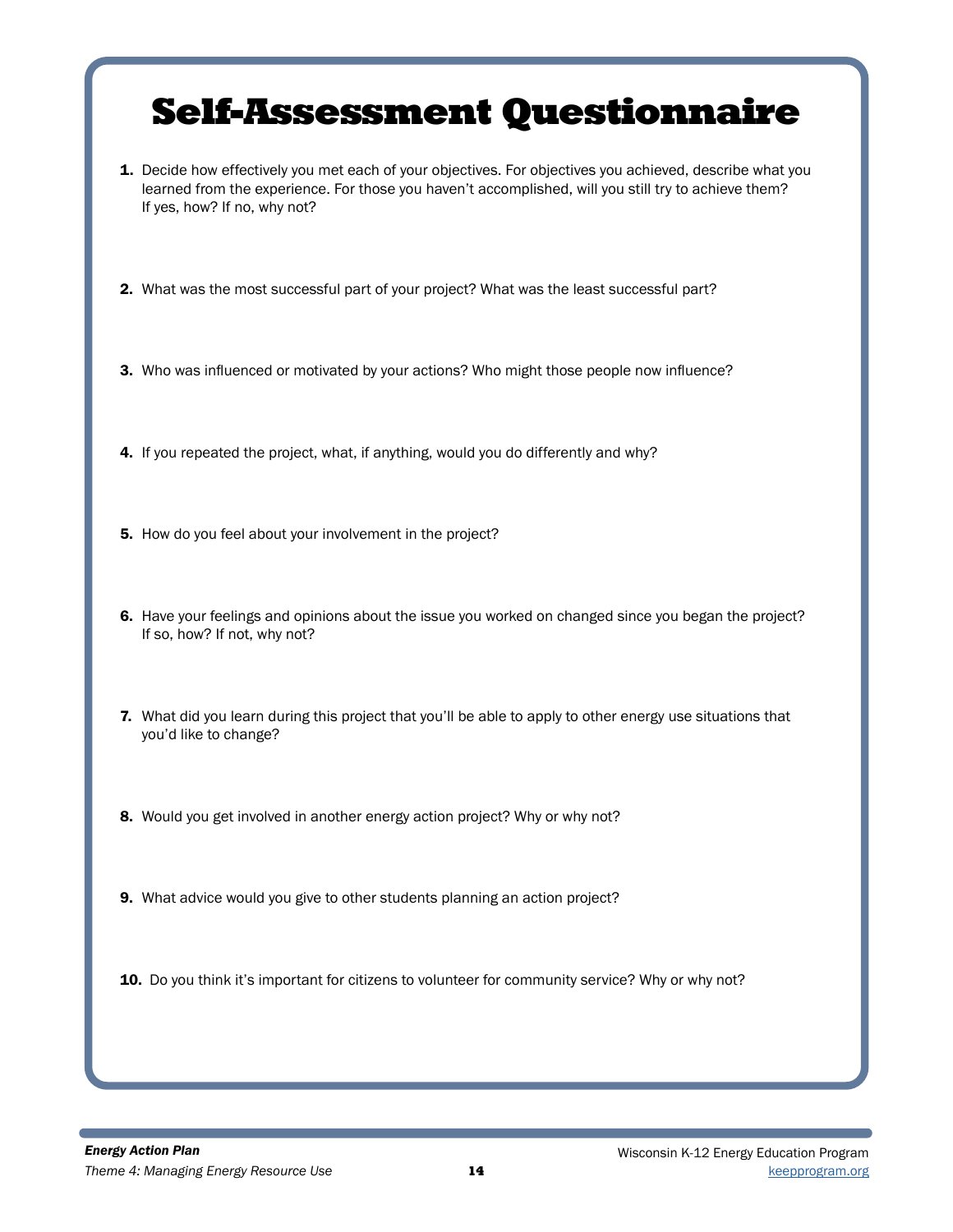### Evaluation Criteria Investigation and Report Title Selection of the Action Strategy The group considered a variety of alternative action ideas. **Strongly Agree** trongly | Agree | Disagree | Strongly<br>Agree | Agree | Disagree | Disagree **Disagree** The group evaluated and selected the most plausible action idea for their project. **Strongly** trongly | Agree | Disagree | Strongly<br>Agree | Agree | Disagree | Disagree **Disagree** Planning the Project The group established realistic goals (criteria) for the project. **Strongly** trongly | Agree | Disagree | Strongly<br>Agree | Agree | Disagree | Disagree **Disagree** The group used a systematic approach to research information needed to complete the project. **Strongly** trongly | Agree | Disagree | Strongly<br>Agree | Agree | Disagree | Disagree **Disagree** The group developed a workable project outline and timeline. **Strongly** trongly | Agree | Disagree | Strongly<br>Agree | Agree | Disagree | Disagree **Disagree** The group worked efficiently together to complete tasks. **Strongly** trongly | Agree | Disagree | Strongly<br>Agree | Agree | Disagree | Disagree **Disagree** Project Completion The group carefully documented the progress of the project. **Strongly** trongly | Agree | Disagree | Strongly<br>Agree | Agree | Disagree | Disagree The results of the group's project positively addressed the energy effect studied. **Strongly** trongly | Agree | Disagree | Strongly<br>Agree | Agree | Disagree | Disagree **Disagree** The group accomplished the goal and objectives of their project. **Strongly** trongly | Agree | Disagree | Strongly<br>Agree | Agree | Disagree | Disagree **Disagree** Group Members' Names **Responsibility**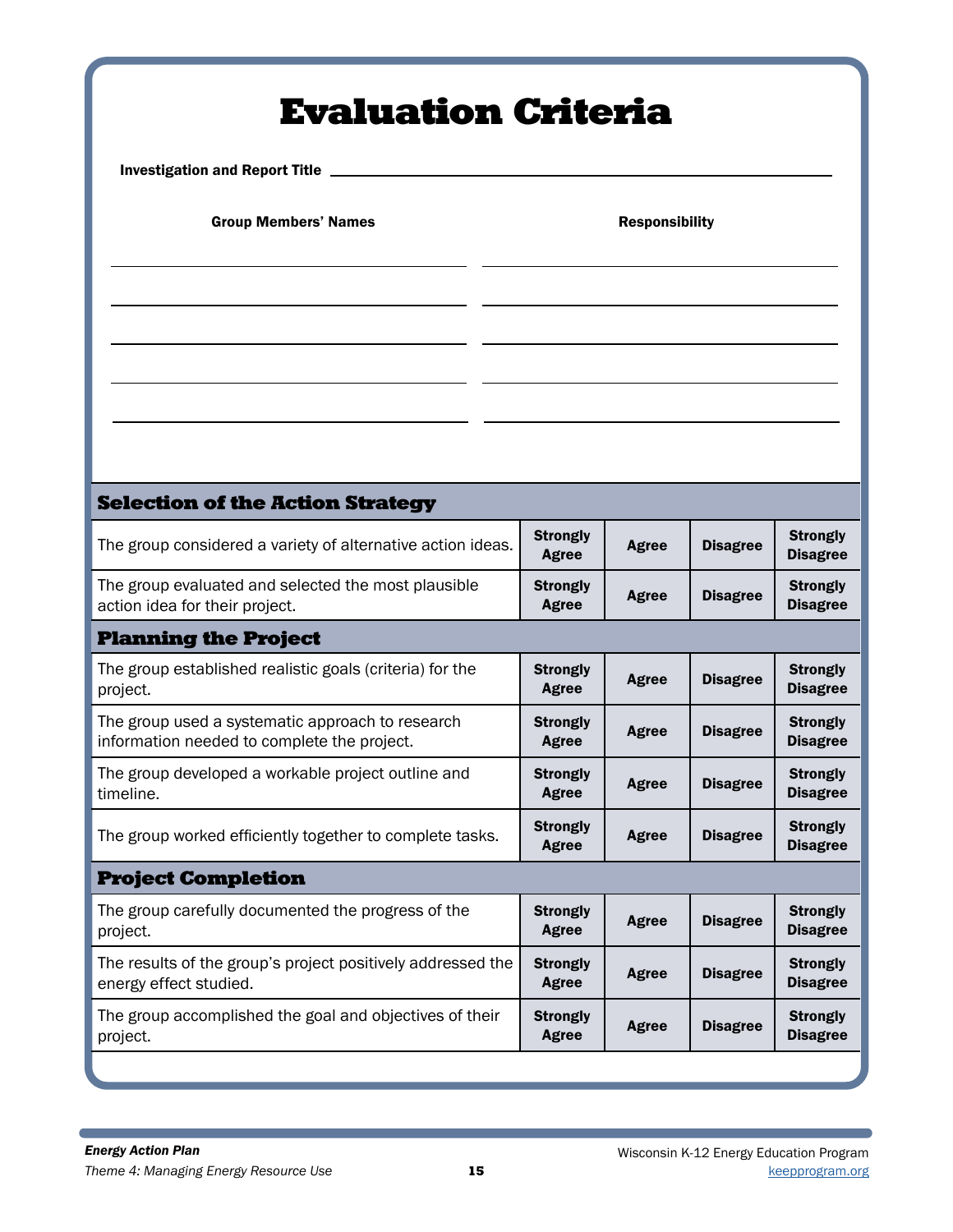Below is a list of action ideas that can improve energy efficiency at home, at school, and in the community. Students can perform many of these measures themselves, or they can work with their peers, family, school personnel, and community members to improve energy efficiency.

Energy efficiency measures that correspond to the *Appliance Survey* from "At Watt Rate?" (available at keepprogram.org) are listed under each end use category. Teachers may want to have students do these surveys first. If students discover other energy efficiency measures not listed here, they should be encouraged to undertake them if possible.

The cost of implementing energy efficiency measures varies widely. Measures listed under Basic Action Ideas for each end use are free. Many other measures only cost a few dollars. A few require a major investment, such as purchasing a large appliance, buying a new vehicle, or adding insulation as part of a home improvement project. Each energy efficiency measure is ranked from the least costly to the most costly within a specific energy end use category. The rankings are symbolized as follows:

No cost: Ø Low cost:  $\phi$  -  $\phi$  (less than \$1 to \$25) Medium cost: \$ - \$\$ (\$25 to \$200) High cost: \$\$\$ (Greater than \$200)

Broader cost ranges are shown using two cost symbols separated by a dash. For example, a cost range shown as "Ø - \$" means that the cost to implement this measure ranges from no cost to a low cost. All costs are initial investment costs that save energy (and money) over time. Even those that cost little or no money may yield noticeable energy savings. The energy efficiency measures listed here represent only some of the many possible measures that can be taken.

## Lighting

### Implement Basic Action Ideas Ø

- Remember to turn off lights that are not in use.
- Do not turn on more lights than you need for specific tasks such as reading or writing.
- Clean light bulbs and fixtures by removing dust and dirt that have accumulated on them. Caution: Never use water to clean light bulbs while they are turned on. The water's cooling effect could shatter hot bulbs.

### Delamp and Relamp Fixtures

- Reduce light levels that are too bright by removing unnecessary bulbs from fixtures (delamping). Ø
- Replace high wattage bulbs with lower wattage bulbs of the same type (relamping). ¢ \$
- Combine delamping and relamping to get the desired amount of light from a fixture. For example, replacing two 60-watt incandescent bulbs (120 watts and 1,730 lumens total) with one 100-watt, 1,710 lumen incandescent bulb will save 20 watts and provide the same amount of light. NOTE: Be sure to delamp and relamp first those fixtures that are used most often (4 hours or more per day).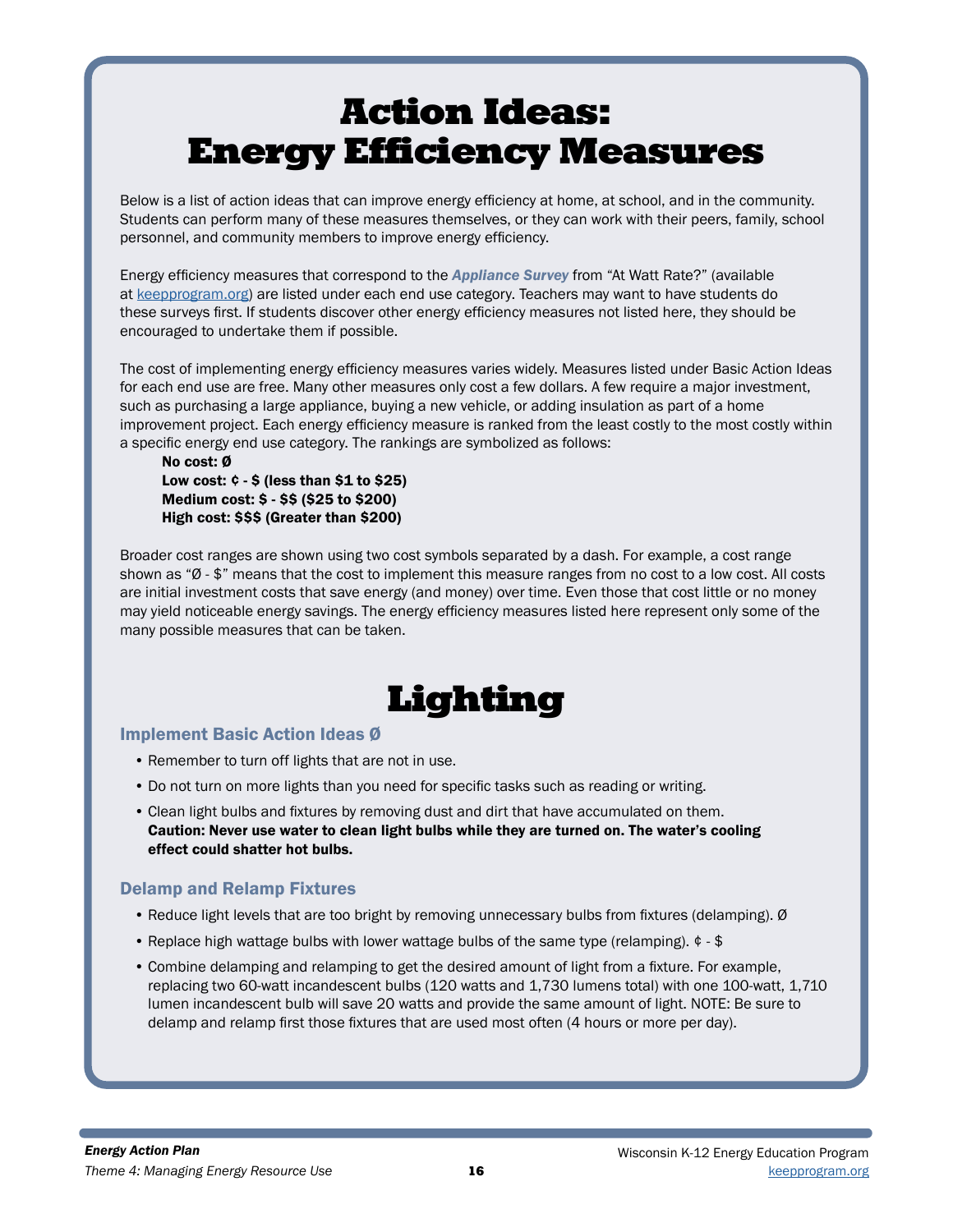### Replace Incandescent Light Bulbs with More Efficient Bulbs

• Replace incandescent bulbs with light emitting diodes (LEDs) or compact fluorescent lamps (CFLs). Be sure to install LEDs/CFLs first in fixtures that are used most often (4 hours or more per day). \$ - \$\$ (depending on the number of bulbs being replaced)

### Use Daylight

- Rearrange living and work spaces to take advantage of daylight. Ø
- Open curtains and blinds during the day to reduce the use of indoor lighting. Ø
- Consider repainting walls and ceilings with light colors to reflect more light. \$ \$\$
- Consider investing in skylights or extra windows to allow more daylight to enter the room. \$\$\$

### Use Other Lighting Energy Efficiency Measures

• Connect a timer or a light sensor to outdoor lights so that they automatically turn off during the daytime and turn on at night. \$ - \$\$

### Insulation and Air Infiltration

### Implement Basic Action Ideas—Air Infiltration Ø

- Close drapes and window shades during the winter and the summer.
- Close doors when going in and out.
- Make sure that all interior windows and storm windows are closed during the heating season.
- If your home has a fireplace, make sure that the damper is tightly closed when you don't have a fire burning.

### Add Insulation

• Add insulation to the attic, walls, and basement as needed. Contact a building supply dealer, a home builder, an energy professional, the Wisconsin Energy Bureau, or the Wisconsin Department of Industry, Labor, and Human Relations (the state agency that oversees building codes) to find out recommended R-values for the areas where insulation is to be added. \$\$ - \$\$\$

### Reduce Air Infiltration in Windows

- Place clear plastic barriers over windows during the heating season to prevent drafts. Many department and hardware stores sell window plastic kits for this purpose. ¢ - \$
- Replace cracked and broken windowpanes. ¢ \$
- Caulk and weatherstrip air leaks around the exterior and interior of window frames. ¢ \$
- Install new storm windows or repair old ones. \$ \$\$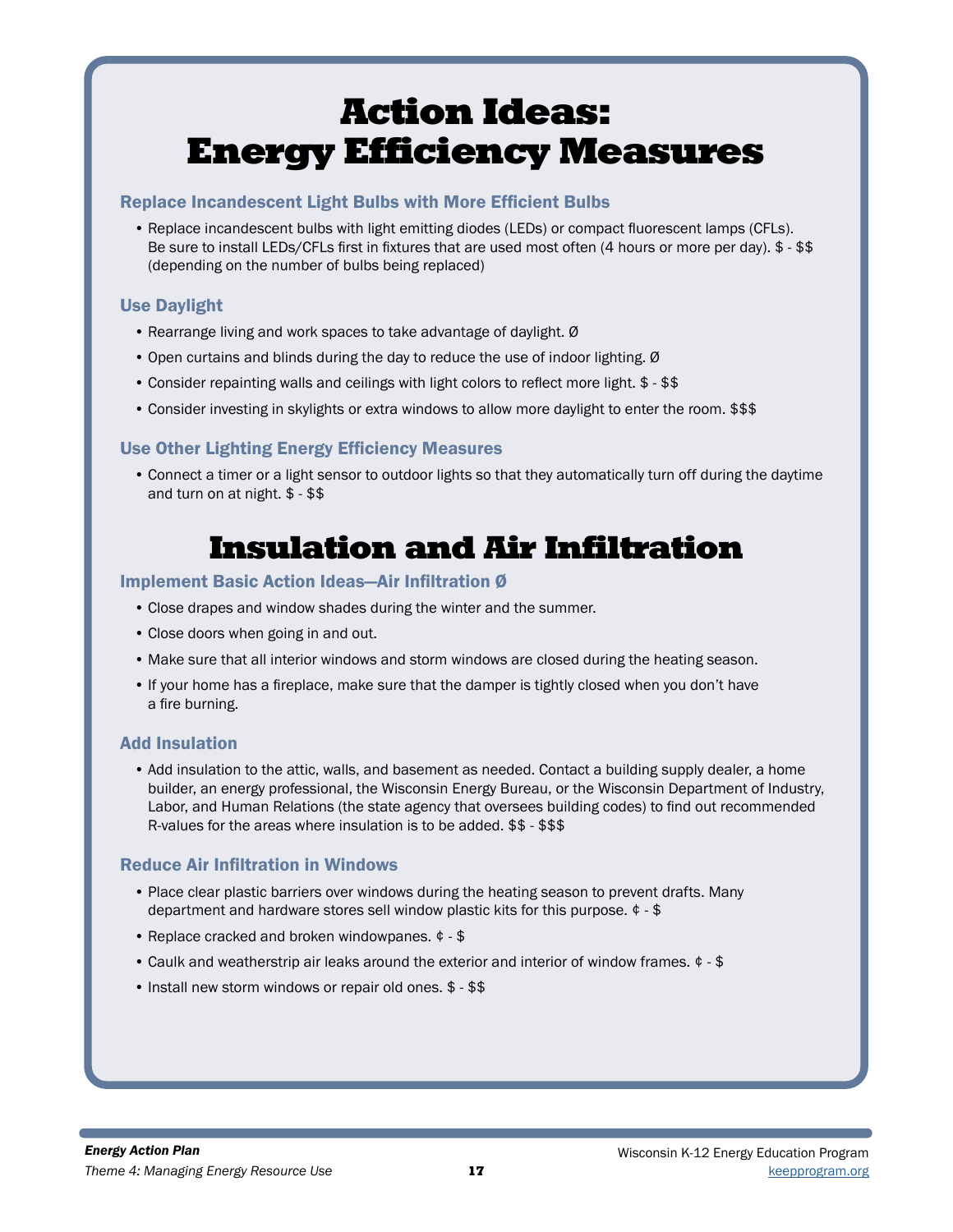### Add Window Coverings

• Install drapes, shades, or insulating coverings that can be rolled down and closed into place. \$ - \$\$\$ (depending on the type of window coverings installed and the number of windows covered)

### Reduce Air Infiltration in Doors

- Install door sweeps or make fabric "snakes" and place them at the bottom of doors to prevent drafts. ¢ \$
- Caulk and weatherstrip air leaks around doors. ¢ \$
- Repair door closing mechanisms so that doors close automatically. ¢ \$
- Install storm doors on exterior doors if none are present. \$ \$\$

### Reduce Air Infiltration in Walls, Foundations, and Other Openings

- Install foam rubber gaskets behind electrical outlet cover plates. ¢ \$ Caution: Make sure that the electricity to the outlet is turned off before removing a cover plate.
- Caulk or seal cracks in the foundation and gaps or openings where wires and vents enter exterior walls of homes and buildings. ¢ - \$\$
- If your fireplace damper doesn't work, either have it repaired, install a chimney-top damper, or install a door on the fireplace. \$ - \$\$

### Space Heating, Water Heating, and Air Conditioning

### Implement Basic Action Ideas—Space Heating Ø

- During the heating season, set your thermostat to 68 degrees F (20°C) during the day (or when you are home) and to 58-60 degrees F (13 °C) when you go to bed (or when you are away).
- Close heating vents, radiators, etc. in rooms and other interior spaces that do not need to be heated. Also, clean the dust and cobwebs from heating vents (registers).
- Bleed the air out of hot water radiators.
- Close off rooms that do not need to be heated.

### Implement Basic Action Ideas—Water Heating Ø

- Turn down the water heater thermostat to 120 degrees F (49 °C). Turn it down even further when your family goes on vacation. Some water heaters have a vacation setting specifically for this purpose.
- Do not let the water run while washing your hands, brushing your teeth, shaving, or washing dishes.
- Do not let the shower run for more than a few seconds before stepping into it.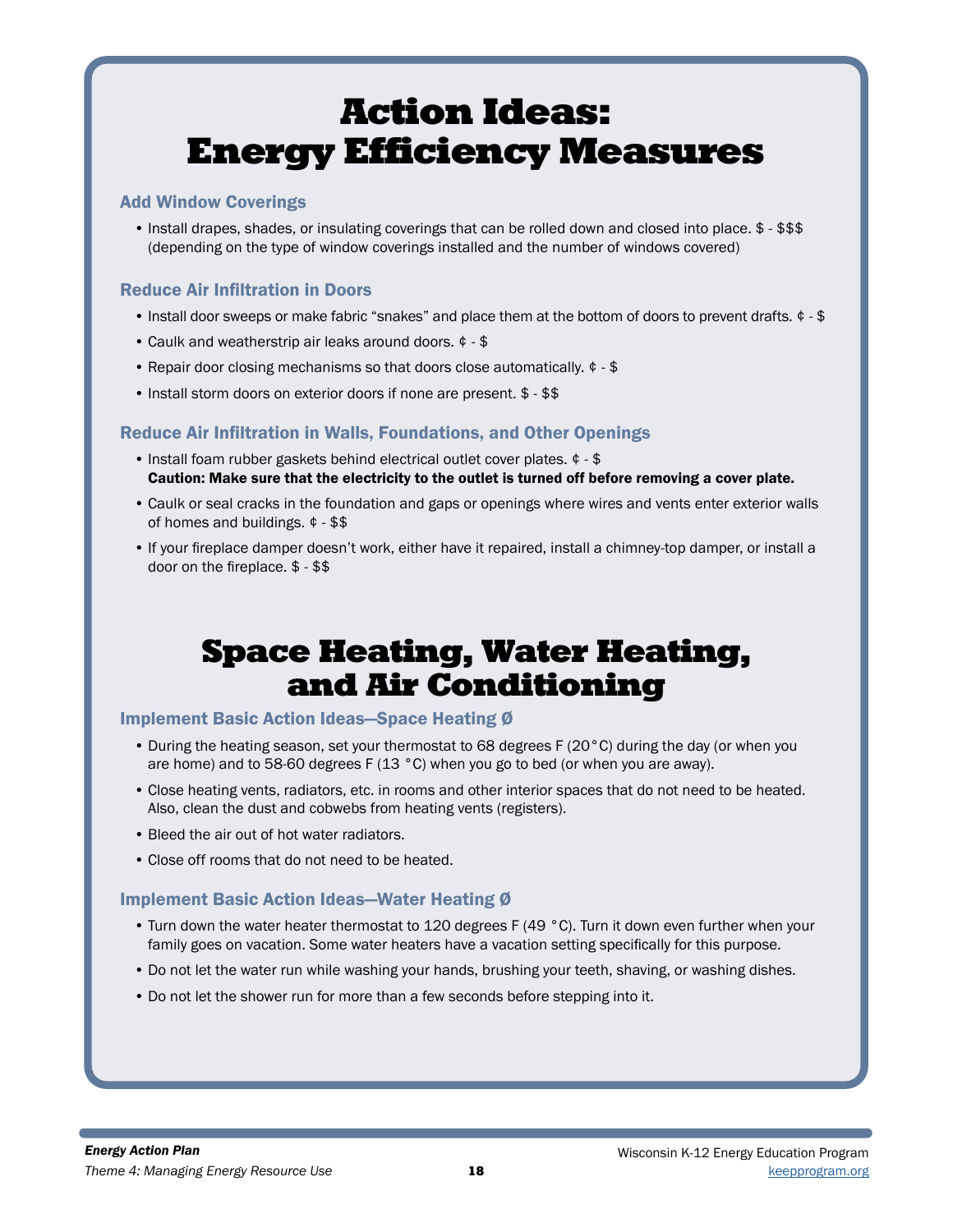### Implement Basic Action Ideas—Air Conditioning Ø

- During the cooling season, set the air conditioner at 78 degrees F (26 °C). Set it higher if your home has ceiling fans.
- Turn off the air conditioner if you leave your home for more than an hour.
- Close off rooms that do not need to be cooled.

### Implement Space Heating Energy Efficiency Measures

- Clean or change the air filter of your furnace monthly. ¢ \$
- Build reflectors out of aluminum foil and place them between the radiator and the wall. This will help reflect heat from the radiators into a room. ¢ - \$
- Install a programmable thermostat. \$ \$\$
- Have your boiler or furnace serviced every one or two years. \$ \$\$
- Seal and insulate warm-air heating ducts that come out of your furnace. \$ \$\$
- Consider installing a high-efficiency furnace or boiler if replacing an old furnace or boiler. \$\$\$

### Implement Water Heating Energy Efficiency Measures

- Install a low-flow shower head in your shower. ¢ \$
- Install water-efficient faucet aerators (faucet heads) in your kitchen and bathroom sinks. ¢ \$
- Fix leaky faucets. ¢ \$
- Install an insulating blanket around your water heater. ¢ \$ Caution: Do not cover thermostats, burners, water heater controls, or air inlets of water heaters with insulating blankets. Do not cover the tops of natural gas water heaters. Make sure that blankets are taped securely to water heaters to prevent them from slipping down. Ask an adult for help when adding blankets to water heaters. Note that installing insulating blankets on certain high-efficiency water heaters may reduce efficiency. Follow directions and manufacturer's recommendations.
- Insulate the first three feet (90 cm) of the hot water pipe coming out of the water heater.  $\phi$  \$
- Insulate all hot water pipes in unheated basements and crawlspaces. \$ \$\$ Caution: Do not replace or cover older pipe insulation on your own. It may contain asbestos and should not be touched or disturbed except by a professional.
- Consider installing a high-efficiency water heater, if replacing an old water heater. \$\$\$

### Implement Air Conditioning Energy Efficiency Measures

- Place window air conditioners on the shaded sides of the house. Ø \$, depending on whether you have to buy mounting brackets
- Clean or change your air conditioner is air filter every one or two months. ¢ \$
- Build an awning over the air conditioner so that it is not exposed to the sun. \$\$ \$\$\$
- Consider installing a high-efficiency air conditioner, if replacing an old air conditioner. \$\$\$.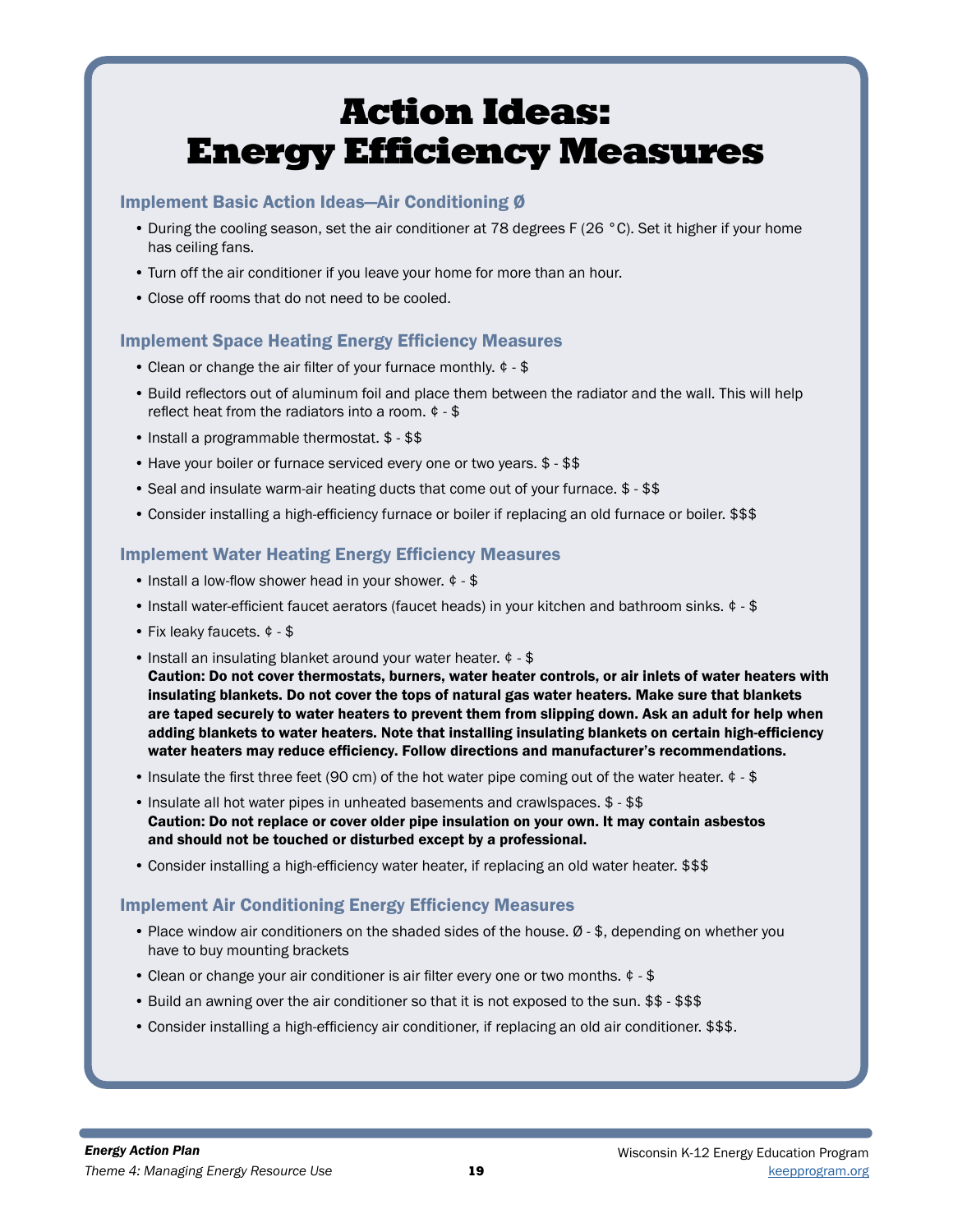## Major Home Appliances

### Implement Basic Action Ideas—Refrigerators and Freezers Ø

- Set your refrigerator's temperature between 38 and 42 degrees F (3 and 6°C), and your freezer between 10 and 15 degrees F (-12 and -9 °C). Use a thermometer to check these temperatures, since refrigerator or freezer dials usually do not show temperatures.
- Do not open the refrigerator or freezer door longer than necessary.
- Decide what you want to get from the refrigerator or freezer before you open the door.
- Stock your refrigerator with food and fill any remaining large spaces with jugs of water. However, do not overfill your refrigerator to the point where you reduce air circulation and cooling effectiveness.
- Clean the coils behind your refrigerator and freezer at least once a year.
- Make sure the refrigerator door seal is tight when closed.
- Move refrigerators and freezers away from direct sunlight, stoves, dishwashers, and other heat sources.
- Make sure that the refrigerator is not pushed tightly against the wall; air must circulate through the coils.
- Use energy-saving settings on your refrigerator and freezer if they have them.

### Implement Basic Action Ideas—Clothes Washers, Clothes Dryers, and Dishwashers Ø

- Use energy-saving settings on your clothes washer, clothes dryer, and dishwasher if they have them.
- Run clothes washers, clothes dryers, and dishwashers with full loads when possible.
- Wash clothes in cold or warm water when possible.
- Hang washed clothes on a clothesline to dry.
- Wash dishes by hand, especially if there aren't enough to fill a dishwasher. Use water-conserving habits (for example, don't let the water run unnecessarily) when washing.
- If your dishwasher doesn't have a no-heat air dry feature, turn off the dishwasher after the final rinse cycle and open its door to let dishes air dry.

### Implement Basic Action Ideas—Stoves (Ranges) Ø

- Use microwave ovens and toaster ovens in place of electric ranges and ovens when possible.
- Cover pots when cooking food or boiling water, except when cooking food that may boil over (like pasta).
- Place small pots or pans on small burners when cooking.
- Make sure that the metal reflectors under burners are kept clean so they can reflect heat to pots and pans during cooking.
- Avoid opening the oven to look at food while it is cooking. Turn on the oven light and look through the window instead.
- Reduce cooking time by defrosting foods in the refrigerator before cooking.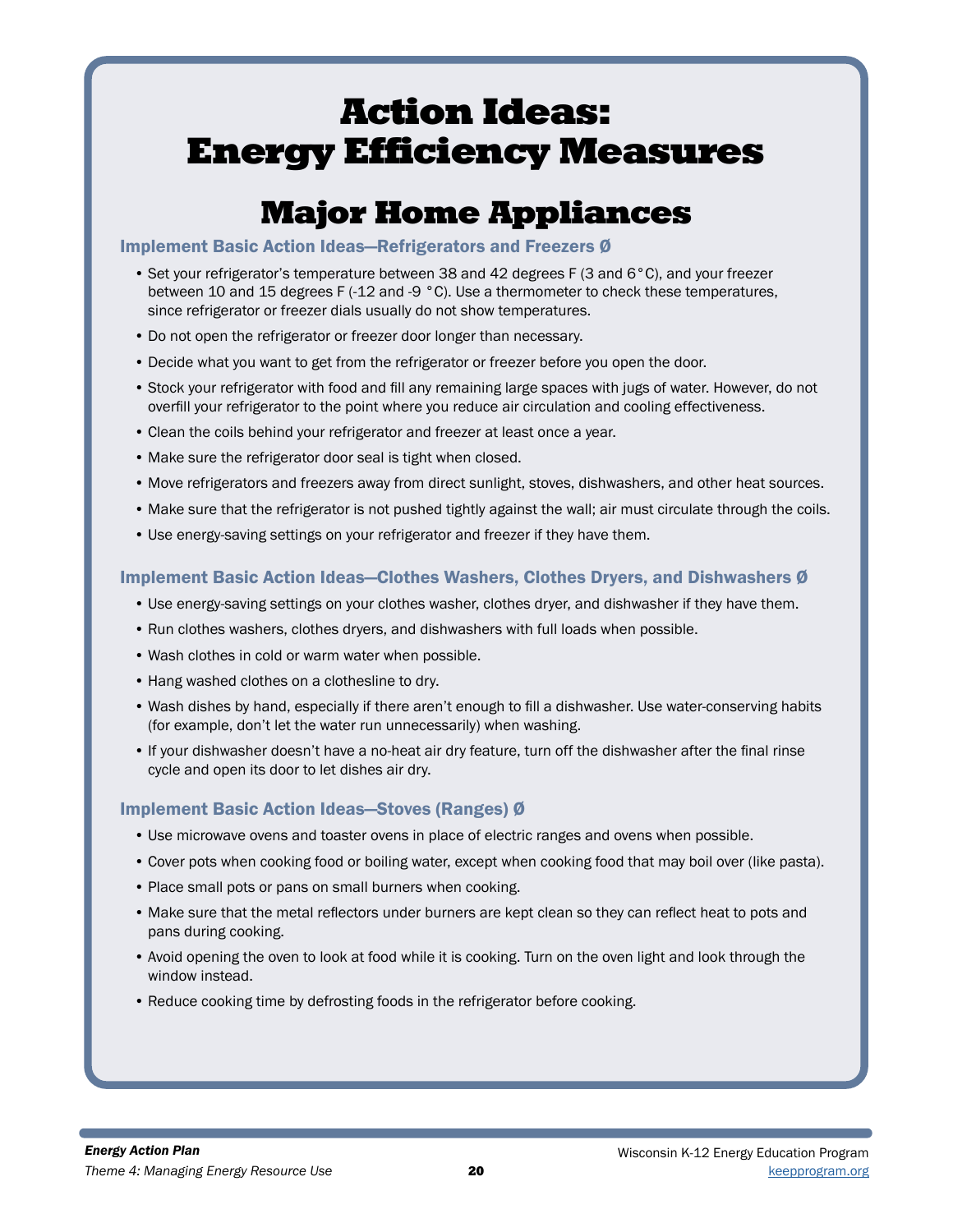Implement Refrigerator and Freezer Energy Efficiency Measures

• Consider purchasing a high-efficiency refrigerator if replacing an old refrigerator. \$\$\$

## Small- and Medium-Sized Electrical Appliances & Equipment

### Implement Basic Action Ideas Ø

- Turn off appliances and equipment if they are not being used.
- Substitute manual effort (labor) for using an appliance when possible. Think of it as a way of getting exercise.

### Implement Electrical Appliance and Equipment Energy Efficiency Measures

• Buy energy-efficient appliances and equipment whenever possible. ¢ - \$\$\$

### Transportation

### Use Transportation Alternatives

- Walk or bike to destinations whenever possible. Ø
- Start or join a carpool to commute to school or work. Ø \$ (depending on how the cost of carpooling compares to the cost of using your own vehicle)
- Use mass transit (buses, trains) for commuting purposes, when possible. Ø \$\$ (depending on how the cost of using mass transit compares to the cost of using your own vehicle)

### Maintain Vehicles for Greater Fuel Efficiency

- Keep the tires of your vehicle inflated to the manufacturer's recommended maximum pressure. Ø
- Change engine oil and the oil filter according to the manufacturer's recommended schedule. ¢ \$
- Have your vehicle's engine tuned up regularly. \$ \$\$
- Have the wheels of your vehicle aligned regularly. \$ \$\$

### Practice Driving Habits That Increase Fuel Efficiency Ø

- Combine several errands into one trip.
- Reduce any unnecessary weight carried by the vehicle. Extra weight reduces fuel efficiency.
- If you stop for more than one minute, it is more efficient to turn off the engine than to let it idle.
- Avoid revving up the engine.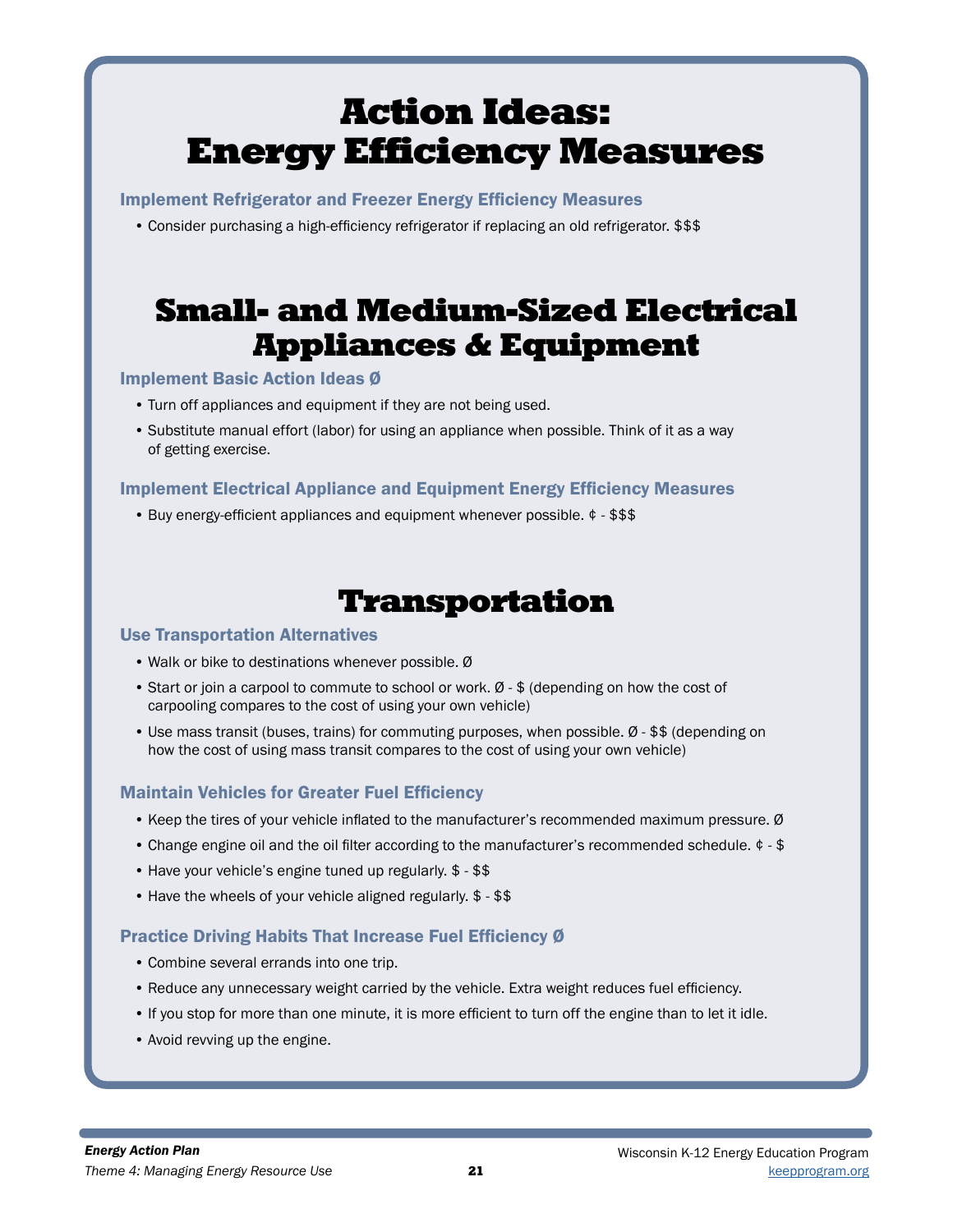- Avoid rapid acceleration and braking. Drive smoothly and anticipate traffic stops.
- Obey speed limits. Most vehicles reach their optimum fuel efficiency at speeds between 40 and 55 miles per hour (mph) (64.4 and 88.5 km/hr). As speed increases over 55 mph (88.5 km/hr), fuel efficiency drops quickly. Speeds of 65 mph (104.6 km/hr) use from 10 to 15 percent more fuel than 55 mph (88.5 km/hr). Losses at 75 mph (120.7 km/hr) compared to 65 mph (104.6 km/hr) are even greater.
- Use cruise control when driving on level highway roads.

### Consider Buying a More Fuel Efficient Vehicle \$\$\$

• If you or a member of your family plans to buy a new or used vehicle, consider choosing one with the highest possible fuel efficiency (miles per gallon, or mpg) rating. Small vehicles with four-cylinder engines and manual transmissions generally have the highest fuel efficiency ratings. However, fuel efficiency ratings also vary for different classes of vehicles (cars, minivans, station wagons, light trucks, etc.), so make sure to consider the most efficient vehicle within a certain class.

### Trip Planning

• Design a travel brochure of Wisconsin that identifies energy-efficient ways of getting to various destinations and points of interest within the state.

## Energy Efficient Landscaping

### Plant Trees

- It's much cooler to sit under a densely leafed, spreading tree that blocks the sun's rays than under one that only filters rays. The Arbor Day Foundation suggests planting trees with round or horizontal-oval crowns. Trees rated highest for shade are maple, horse chestnut, beech, green ash, walnut, poplar, and sycamore.
- Consider the plant's adaptability and hardiness. For the north side of a building, choose a shade-tolerant plant that's extremely winter hardy. For the south and west sides, use plants that are adaptable to drought, excessive sun, and hot winds.
- To prevent foundation damage, a tree planted within 10 feet (300 cm) of a building should be selected from those species that have a taproot instead of a lateral root system.
- Plant trees with strong wood. However, for quick shade, interplant fast-growing weaker trees such as willows. When the slower, stronger trees reach a desirable height, remove the weaker ones.
- When deciding where to plant your trees, observe summer shadows on your property and plant trees where they will shade hot spots during the hottest days of summer. Locate large deciduous shade trees on the south, southwest, and west sides of the building about 15 to 25 feet (45-75 m) apart and 10 to 15 feet (30-45 m) from the building. Deciduous trees block the summer sun but let winter's warming rays filter through after the leaves fall. Plant trees with strong wood, such as oaks, lindens, or ashes. (Weaker trees can cause damage if branches break off during high winds.)